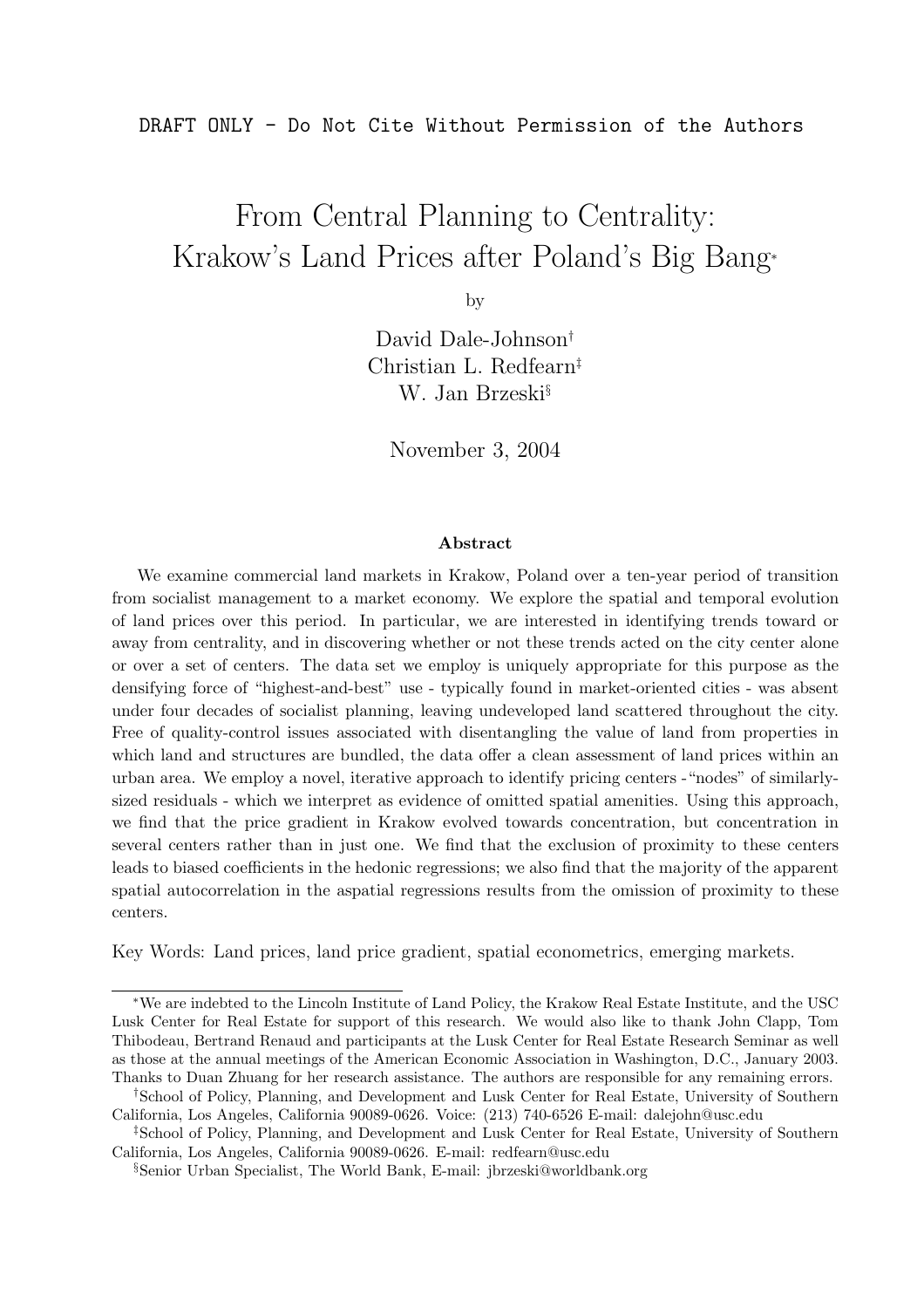#### 1 Introduction

It is now clear that simple monocentric models are inadequate to represent many metropolitan areas - indeed, few cities look like von Thünen's "Isolated State" (1826). The rise of subcenters, suburban office parks and retail concentrations, "edge cities," etc. has meant that convenient parameterizations of the land-rent gradient used in applied urban research are often misspecifications of the effect of location on the price of land. This is especially true in metropolitan areas that are undergoing rapid change. It is not uncommon to see specifications for the land-rent gradient that allow neither for polycentricity nor variation over time. The complexity of the value of location *over time* is the focus of this paper.

To address this question, we model land-rent surfaces in a city undergoing rapid and substantial change. We examine the evolution of pricing for vacant lots in Krakow, Poland from 1993 to 2001. The nine-year sample period begins shortly after the implementation of the package of legal and economic reforms known as Poland's "Big Bang." The data reveal distinct variation in pricing over space and time and underscore the substantial weakness of time-invariant and/or simple monocentric models. Over the sample period, there was a substantial movement from smaller, more scattered nodes of pricing to fewer, more influential nodes.

Our approach to modeling the price surfaces over time is iterative and flexible. We estimate a hedonic regression that includes covariates that control for a parcel's access to infrastructure and its allowable uses in order to focus on residuals that contain the value of proximity to locational amenities. Our approach is to use these residuals to estimate a smooth price surface and model its significant features. Peaks on the smoothed surface are "nodes" of like-sized and -signed residuals; land near these locales systematically trades at above the price predicted by the hedonic models. Proximity to these nodes is included in subsequent hedonic regressions. This way we allow the data to reveal which locations are systematically valued over others.

We find that the city center is highly valued throughout this era, but so too are other locations. Broadly speaking, the handful of small nodes in the northwest of the city in the early years gives way to fewer, larger, and more centrally located nodes as time passes. We find that the inclusion of the proximity to these locales in the hedonic regression greatly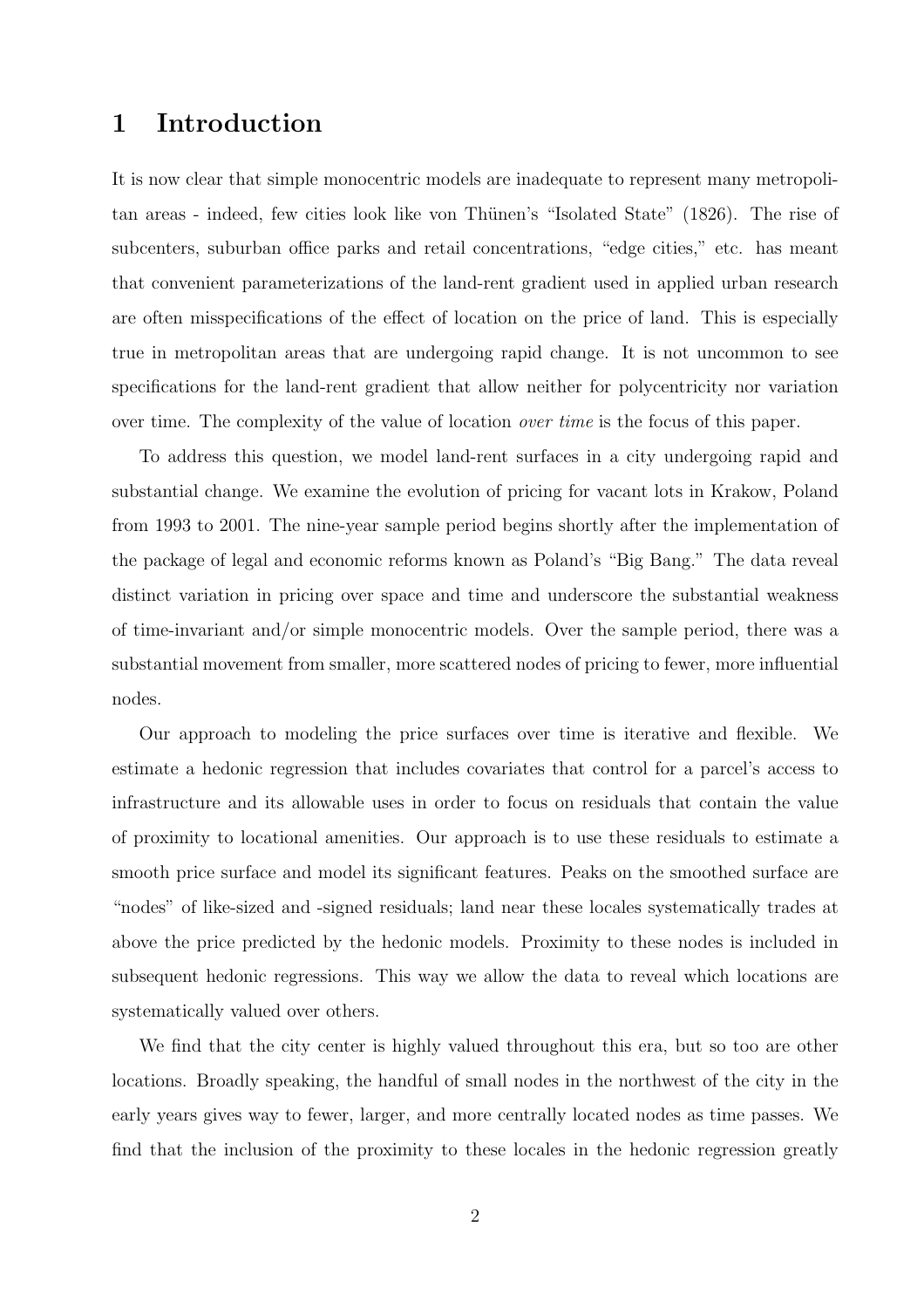reduces measured spatial autocorrelation. This raises the possibility that omitted spatial amenities, rather than some spatial error-generating process, may be at the root of spatial autocorrelation in other research. Surprisingly however, the inclusion of the spatial variables does not significantly impact estimated aggregate land price indexes.

The paper is organized as follows. Section 2 briefly reviews the history of Krakow, focusing on the important influence of socialism on the city's urban form. Our data are discussed in Section 3. Section 4 introduces our approach to measuring the surface of land prices and capturing its evolution. The results of this process are described in Section 5. Conclusions are drawn and extensions discussed in Section 6.

# 2 Krakow's Urban Form & Poland's Big Bang

Krakow's current urban landscape reflects its long history. The first evidence of Krakow as a center of economic activity dates from 965 A. D. In the 11th century, Krakow was the main seat of the first Polish kings of the Piast dynasty. Krakow has evolved into an intellectual, artistic and religious center with the second oldest university in Central Europe and a medieval town square and fortifications among other attributes that have been preserved to the present. Romanesque, Gothic, Renaissance and Baroque architectural styles are found in the more than 50 churches in Old Krakow. Surrounding the city are five rings of fortifications, the most recent reflecting Krakow's role as the northernmost fortress of the Habsburg Austro-Hungarian Empire.<sup>1</sup> Prior to World War I, Poland spent some 120 years partitioned among Germany, Austria and Russia. The end of World War I resulted in liberation and intensive infrastructure investment, economic growth and commercial activity. World War II and the occupation of Poland by German and, subsequently, Soviet forces left Poland under the influence of the USSR during the Cold War.

Beginning with the occupation of a redefined Poland by the Soviets in 1945, the decisions of central planners shaped the spatial development of Polish cities, often in conflict with how economic activity is arranged in market-oriented cities. By 1948, the private sector had been eliminated and a new centralized economy was being established. The government introduced previously non-existent heavy industry to Krakow in the 1950s when it built

<sup>&</sup>lt;sup>1</sup>In 1978, UNESCO added the city to its list of 12 major historic sites in the world.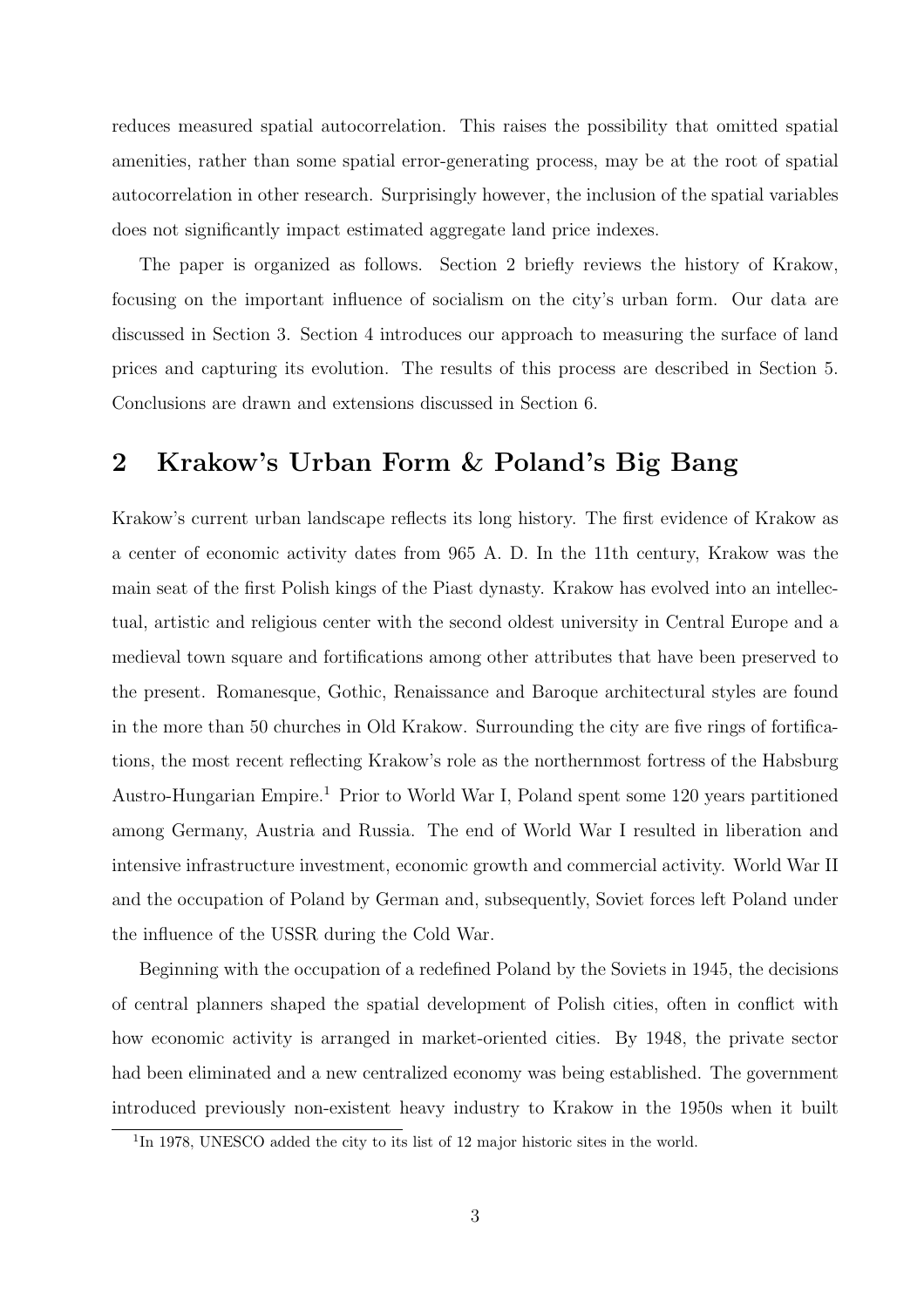the sprawling Sendzimar steel mill and the adjacent model socialist town of Nowa Huta on Krakow's east-side. Later industrial development occurred in Wola, Duchaka and Nowy Biezanow to the southeast of old Krakow; high-rise housing was built nearby each. This group of communities and Nowa Huta were each established well outside the core of the old city, creating four high-density nodes in keeping with the socialist goal of providing cost effective, high-density housing close to nearby industrial employment centers. However, because food and other household needs were distributed centrally, commercial (retail) uses were not located near these high-density residential areas - in contrast to patterns typical in market-driven cities. This spatial mismatch of land uses is found throughout the city; the existence of these high-density developments in the periphery is illustrative of the durable imprint of socialism on Krakow.

The transformation away from socialist management began in 1989 with a radical package of reforms ("shock therapy") dictated by the severity of inherited economic problems and the expectation that the new regime's political capital would be rapidly consumed. The Balcerowicz Plan (Poland's "Big Bang") involved macroeconomic stabilization followed by restructuring and stimulation.<sup>2</sup> Macroeconomic stabilization strategies included the liberalization of prices, the raising of interest rates to a positive real level and the support of internal convertibility of the Polish currency. Critical components of the restructuring included the rapid privatization of some state-owned enterprises and the liquidation of others, the encouragement of start-up firms and the return of the ownership of real estate assets to the private sector (Slay 1994).

Poland had been in crisis prior to 1989 and was thought to face deeper economic challenges than neighboring Hungary and Czechoslovakia. But "shock therapy" proved to be among the more successful approaches to facilitating transformation away from a planned economy; Poland's contraction was shallower and shorter - and its recovery more rapid - than in neighboring countries (De Broeck and Koen 2001). After initial declines in real GDP in 1990 and 1991 of 11.6% and 7.2%, respectively, Poland experienced positive growth of 2.6% in 1992. This was followed by a period of accelerating growth between 1993 and 1995 from 3.8% to 7.0%. Growth then leveled between 1996 and 1998, averaging 5.9%. Starting in late

<sup>2</sup>Then Deputy Prime Minister and Minister of Finance Leszek Balcerowicz (currently, President of the National Bank of Poland) was the primary architect of the plan. He was one of a group of young economists who had worked during the 1980s to develop economic strategies for transition.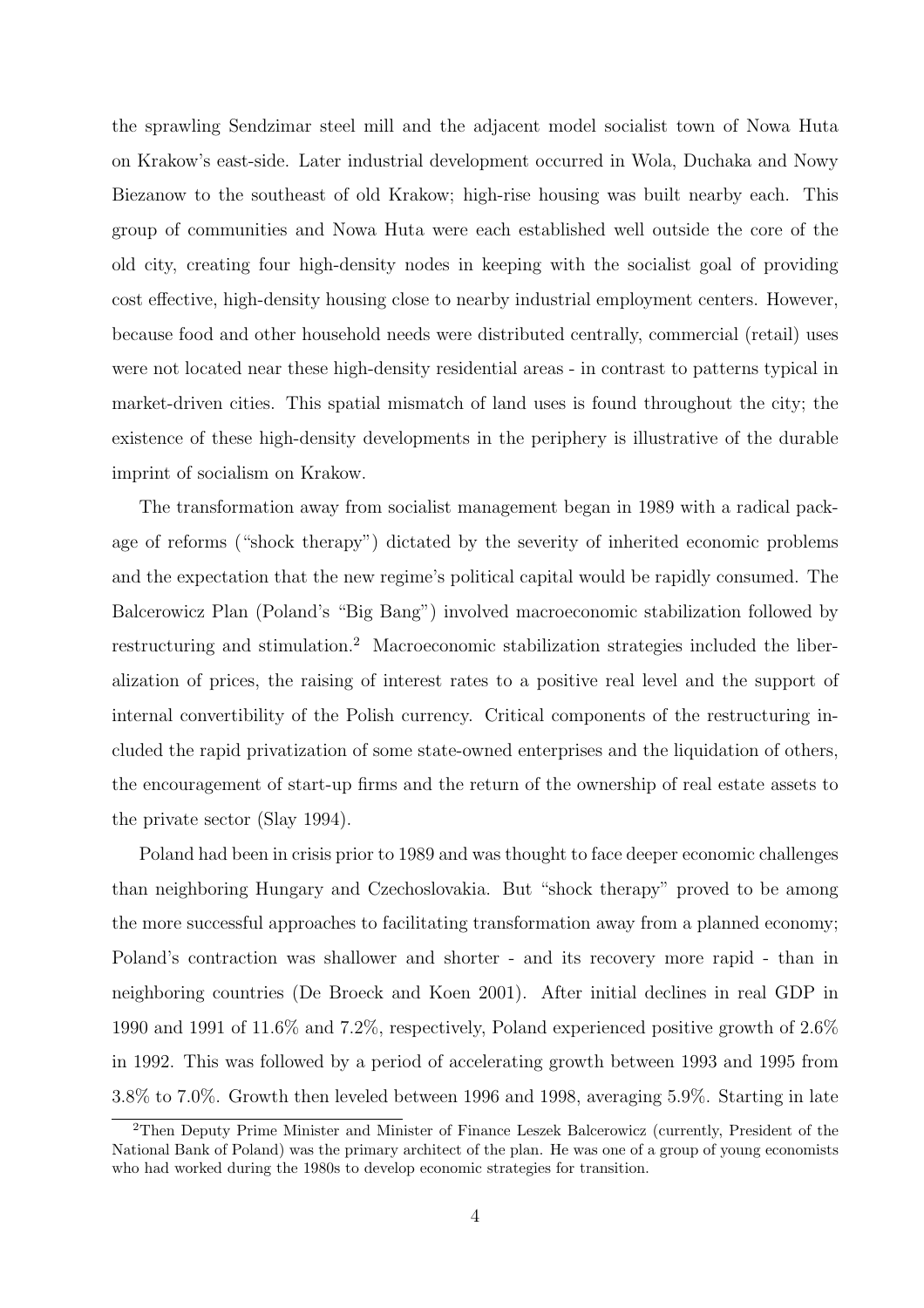1998, Poland was squeezed by the slowdown in Western Europe and the Russian financial crisis, and GDP growth declined through 2001 - from 3.9% in 1999 to 1.0% in 2001 - as exports declined and unemployment rose. We employ these apparent shifts in the economy to define our temporal subsamples, 1993-1995, 1996-1998, and 1999-2001, which are used to track the evolution of the land-price surface over time.

The importance of centrality in urban land-use theory is based in large part on transportation costs and reservation wages. During this period of transition, increases in rents and transportation costs out-paced overall price increases. And, while difficult to document, we believe that because of rising fuel costs and the high costs of credit, the price of private automobile transportation has risen more than the cost of public transportation. Opportunity costs associated with commuting time also would have increased after 1995 as real wages increased. These factors likely impacted the geographic distribution of rents and residual land values as location and accessibility took on greater value.

According to De Broeck and Koen (2001), the impetus for economic growth in Poland between 1992 and 1998 came from manufacturing, consumer-oriented services and the greater dynamism of the private sector. Expansion of the private sector was initially led by new domestic small- to medium-sized enterprises. With foreign direct investment (FDI) picking up in 1994, the driving force behind private sector expansions shifted to the affiliates of global firms including such diverse multi-nationals as MacDonald's Restaurants, Carrefour, and IKEA. We expect that land purchases associated with the entry into Poland of these types of firms would have significantly influenced the land market as global firms competed for prime locations throughout Poland.

# 3 Land Market Reforms & Land Sales

The post-Soviet restructuring reestablished the bundle of property rights associated with real estate through amendments to the Constitution of Poland and the Civil Code, including forms of tenancy, transfer mechanisms, title and the rights and obligations of ownership. Costs of transfer remain relatively high at about 10% of the price declared in the notarial deed (including brokerage fees). Privatization of real property is a work in progress as previous owners and their successors have employed the courts to seek restitution of properties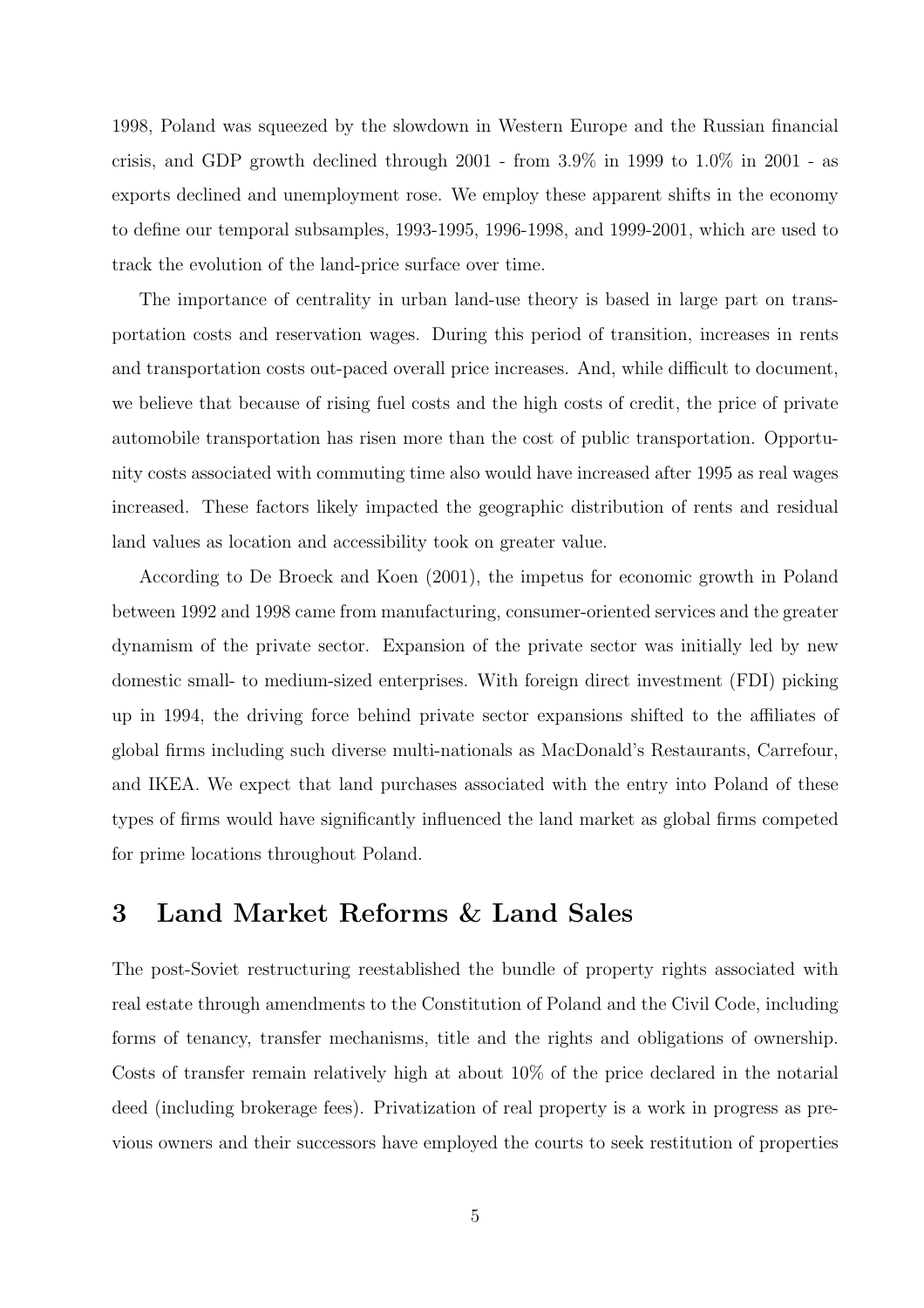illegally taken by the state between 1944 and 1962. Most urban property has been municipalized by transferring ownership of real estate to newly elected local governments (Local Self Government Act of 1990) and regulating their real estate asset management and condemnation practices (1990 Amendment to the Land Management and Expropriation Act). Local governments have, to various degrees, transferred property rights to the private sector through auction, sale, exchange or grant. For example, the management and employees of a firm might be granted title to land occupied by their factory (e.g., the Sendzimar steel mill). These parcels may then enter the market for raw land as entities raise capital through asset sales.<sup>3</sup>

The data we use in this analysis are the set of sales of vacant parcels in Krakow.<sup>4</sup> We have excluded sales to government entities and cooperatives because it was impossible to determine whether these transactions occurred at market prices.<sup>5</sup> The remaining transactions are believed to be "arm's-length" sales between individuals, housing cooperatives, and privatized entities.

In this analysis, we focus on those parcels destined for development as investment properties - including parcels zoned for commercial, industrial, multifamily, and mixed-uses, but excluding those zoned for single family dwellings and low-density multifamily units. This set of observations consists of 1,760 parcel sales between 1993 and late 2001.<sup>6</sup> Each observed sale is located spatially in a grid system allowing the computation of distance to nodes within the city. The investment property parcels are mapped against Krakow's major streets in Figure 1. The center of Krakow is considered its historic central square dating from medieval times, and is indicated on the map by a star.<sup>7</sup>

<sup>3</sup>For the most part, ownership rights have been clarified. However, due to transaction costs and the potential cloudiness of title, some private sector possessors of property have chosen not to attempt to formalize title. Still other private sector owners fearful of the costs associated with ownership (particularly of rent-controlled residential units) have not revealed their claims.

<sup>&</sup>lt;sup>4</sup>The data set was originally developed by the Krakow Real Estate Institute (CREI) as part of the USAIDfunded market value based property tax simulation project in Krakow in 1993 and 1994. Since that time, additional data collection efforts have yielded a database that is comprised of all land transactions in the city from 1993 through late 2001. Additional funding came from a Lincoln Institute of Land Policy research grant.

<sup>5</sup>There is relatively little organized public information about listings or transactions and individual real estate brokers have been reluctant to share information that they perceive has monopoly value. Although the data employed in this study is technically public information, its acquisition involves the investigation of individual files maintained in government offices not easily accessed by private citizens.

<sup>&</sup>lt;sup>6</sup>In a companion paper, we examine the evolution of the low-density residential land market.

<sup>7</sup>This data set is slightly smaller than that found in previous versions of this paper. We have eliminated physical outliers - those far from the city center and those in sparsely developed areas. The loess surface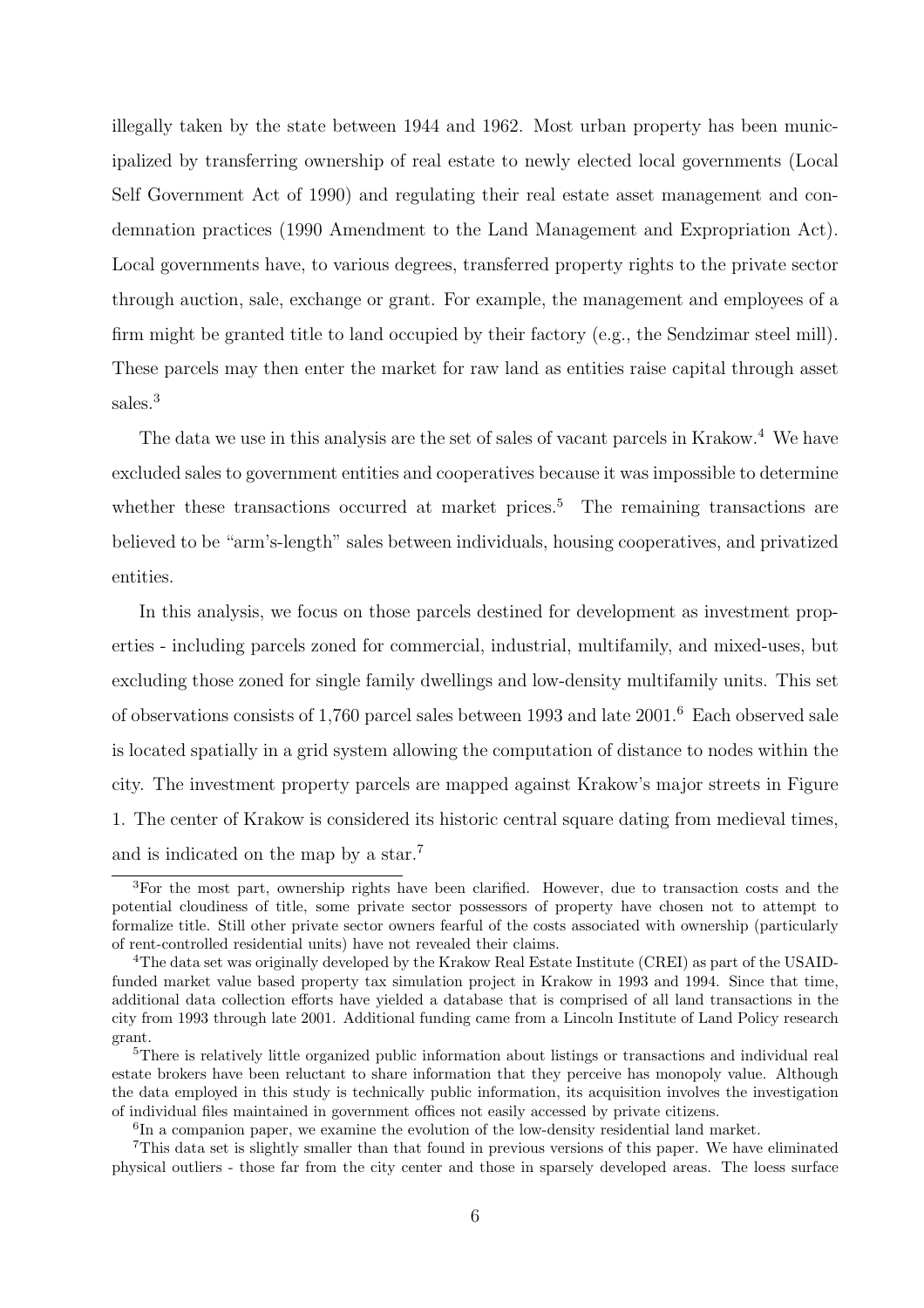The transactions are distributed throughout the urban area but most are more concentrated within seven or eight kilometers of the city center. In Figure 1, nodes of sales activity are evident as are arteries and intersections adjacent to which there are groupings of transactions. Two clusters are worth noting. The first is east of the city center near the high-density residential development of Nowa Huta. The second is in the northwestern suburbs that are part of Krowodrza. The clusters are interesting for their differences. Nowa Huta is a Sovietera high-density residential development where no commensurate retail activity was located. The proximate cluster of land sales seen in the map are largely commercial in nature and are a direct reflection of the imbalance in land use that arose during this era. The second prominent cluster is almost entirely residential. These transactions suggest that new, higher density residential development is expected in the predominately residential neighborhoods to the northwest of downtown.

In addition to location, parcel characteristics include lot size, several variables relating to access to infrastructure, and variables related to allowable use. The parcels are unimproved lots in the sense that no structure sits on the land; there is, however, variation across properties with regards to access to key infrastructure. The infrastructure variables include access to gas, heat, telephone, electricity, water, and sewage. The variables describing allowable use include dummy variables by zoning - commercial, industrial, multifamily, and mixeduse - as well as continuous variables denoting allowable intensity of use for multifamily and mixed-uses (the floor-area ratio or FAR).

Average characteristics for the parcel sales in the data set are reported in Table 1. Save two variables, the table is remarkable for the lack of variation among the infrastructure access variables. There is essentially no difference among the average characteristics of the parcels zoned for commercial, mixed-use, and multifamily purposes with regards to the availability of gas, heat, telephone, electricity, water, or sewage services. Differences do exist in the average size of the parcels - with mixed-use parcels decidedly smaller - and their location. While not statistically different, lots zoned for mixed-use are located closer, on average, to the city center. The data set is described in more detail in Dale-Johnson and Brzeski (2001). It should be noted that while the total number of parcel sales in 1,760, the total

estimates in these areas were unreliable due to small sample sizes. As a result, we can use a smaller span in the estimation of the price surface.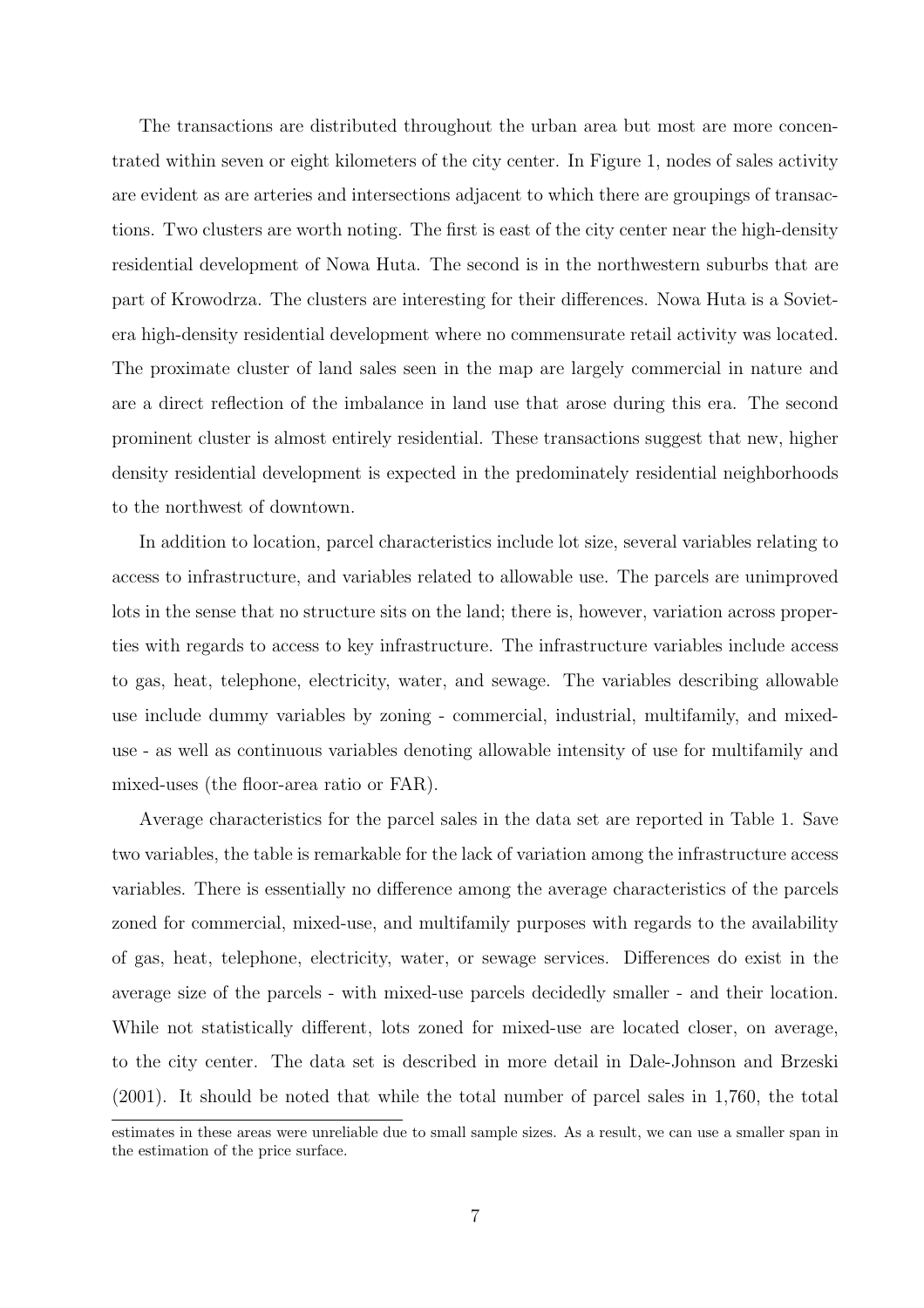observations by land use exceeds this number because it relatively common to have multiple zoning designations.<sup>8</sup>

Table 1 also reports average real price per square meter for the entire sample period as well as the three epochs used to study the evolution of Krakow's land markets.<sup>9</sup> It is clear that land markets have gone through an extensive change both in level and diversity of prices. Average real price per square meter for unimproved land grew by a factor of four over the sample period. The standard devation grew by roughly the same amount. Because the land is unimproved, this increase in variation is likely to come from growing diverstiy of the premia from location. Prices varied across land uses as well. The price for commerical and mixed-use parcels grew faster than for multifamily use. These trends are also visible in Figure 2.

Figure 2 reports the volume of transactions and the composition of sales by type of zoned land use during the sample period from 1993 through 2001. The figure provides insight into how investment real estate land markets have evolved in Krakow. The total volume of transactions is relatively low in 1993, and split roughly 60%/40% between commercial and multifamily parcel sales. The volume of commercial transactions (for single use commercial activities including retail and office uses) grew most rapidly between 1994 and 1996 and then declined relative to the volume of multifamily transactions that grew steadily starting in 1995. There were few mixed-use transactions in 1993, but this share grew until 1995 and then sustained the same low volume and share of transactions throughout the time frame of analysis.

The initial growth in volume and share of commercial transactions reflects the acquisition of parcels for retail uses (e.g., shopping facilities, gas stations, fast-food restaurants) and office uses for the service sector as these sectors of the economy responded to the rapid growth in consumer demand after the Big Bang. For example, while total sales across industry sectors grew 70% between 1991 and 1998, sales of motor vehicles and trailers grew 281%, sales of office equipment and computers grew 311% and sales of radio, TV and communication equipment grew 293%. While these data are reported for all of Poland by De Broeck and Koen (2001, P. 15, Table 4), Krakow experienced the same trends and developers likely

<sup>8</sup>Six percent of all parcels are multiple zoned: of the 108 that are, 90 allow multifamily and another use.

<sup>9</sup>All prices are in real Polish Zlotys. As a point of reference, the average exhange rate between U.S. dollars and Polish Zlotys during the three epochs was 2.18, 3.17, and 4.18 Zlotys per dollar, respectively.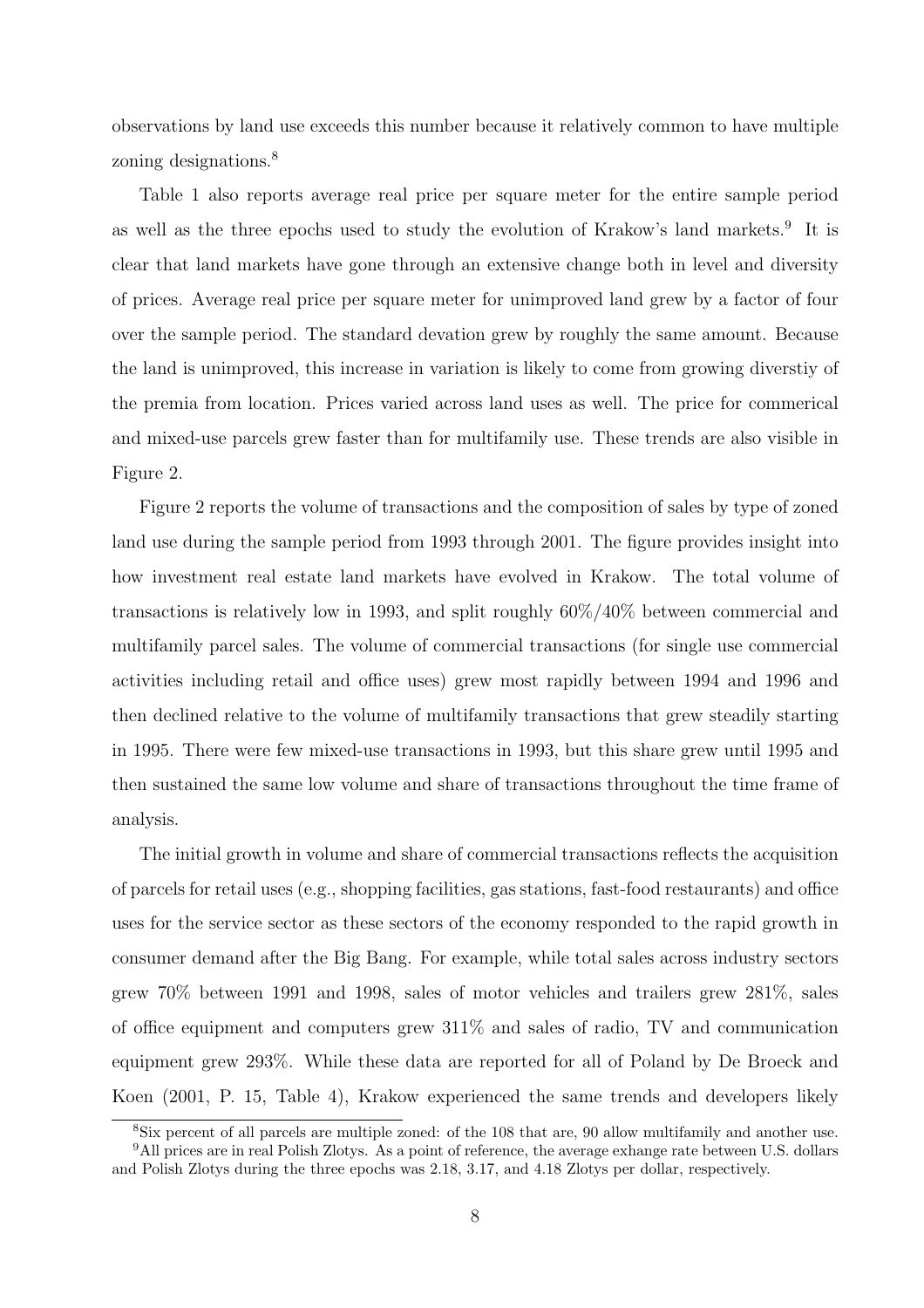responded by building retail facilities to distribute products to consumers experiencing the benefits of the new market economy (hypermarkets, for example).<sup>10</sup>

Features of the markets for mixed-use and multifamily properties have held down sales of these parcels. Mixed-use properties were envisaged by planners as critical to their goal of limiting sprawl and creating a compact city. Developers have been reluctant to take up the challenge of building these more complicated projects, perhaps due to their lack of familiarity with mixed-use development, the challenge of assembling the necessary larger parcels in the right location for such projects, and the difficulty of obtaining the necessary capital.<sup>11</sup> Multifamily residential demand has been muted due to rent controls on existing rental units; controls began phasing out in the year 2000. In order to stimulate development, subsidies for construction in the multifamily sector were introduced toward the end of the 1990s. We observe coincident growth in the number of multifamily land transactions.

We focus primarily on temporal submarkets based on macroeconomic data. In order to track the changing markets for land in the years following Poland's "Big Bang," we specify three epochs: periods are 1993:1 though 1995:4 (hereafter, Epoch 1), 1996:1 through 1998:4 (Epoch 2) and 1999:1 through 2001:4 (Epoch 3). These epochs reflect periods of accelerating, flat, and declining growth in GDP, respectively.

## 4 Land Price & Its Measurement

In the standard conception of hedonic pricing, observed value is a function of quality flow and the unit price of quality. Thus,

$$
(1) \quad V_{it} = P_t Q_{it}
$$

describes the relationship, where  $V_{it}$  is parcel value,  $P_t$  is the unit price of quality, and  $Q_{it}$  is the quality flow;  $i$  and  $t$  index parcel and time, respectively. To arrive at the familiar hedonic

 $10$ We have been able to accumulate some data on foreign entrants to Krakow's land markets, among them IKEA, Carrefour, and Selgros. Their land purchases are made largely from 1996-1998, with a significant minority made in the last years of our sample, 1999-2001. Almost no purchases by these entities were made in the early years of the transition.

<sup>&</sup>lt;sup>11</sup>An example is the Nowe Miasto project, a major mixed-use redevelopment project involving office, entertainment, retail, and apartment uses adjacent to the railway station. The project was originally undertaken by Trizec Hahn, subsequently taken over by Tishman Speyer and has now been acquired by German interests. Construction has still not begun. Negotiations with land-owners - including the State Railways, the State Post Office, and the State Bus Company - have been protracted. Tishman Speyer decided to sell the project to a German developer, but on the condition that the land assembly issue is resolved.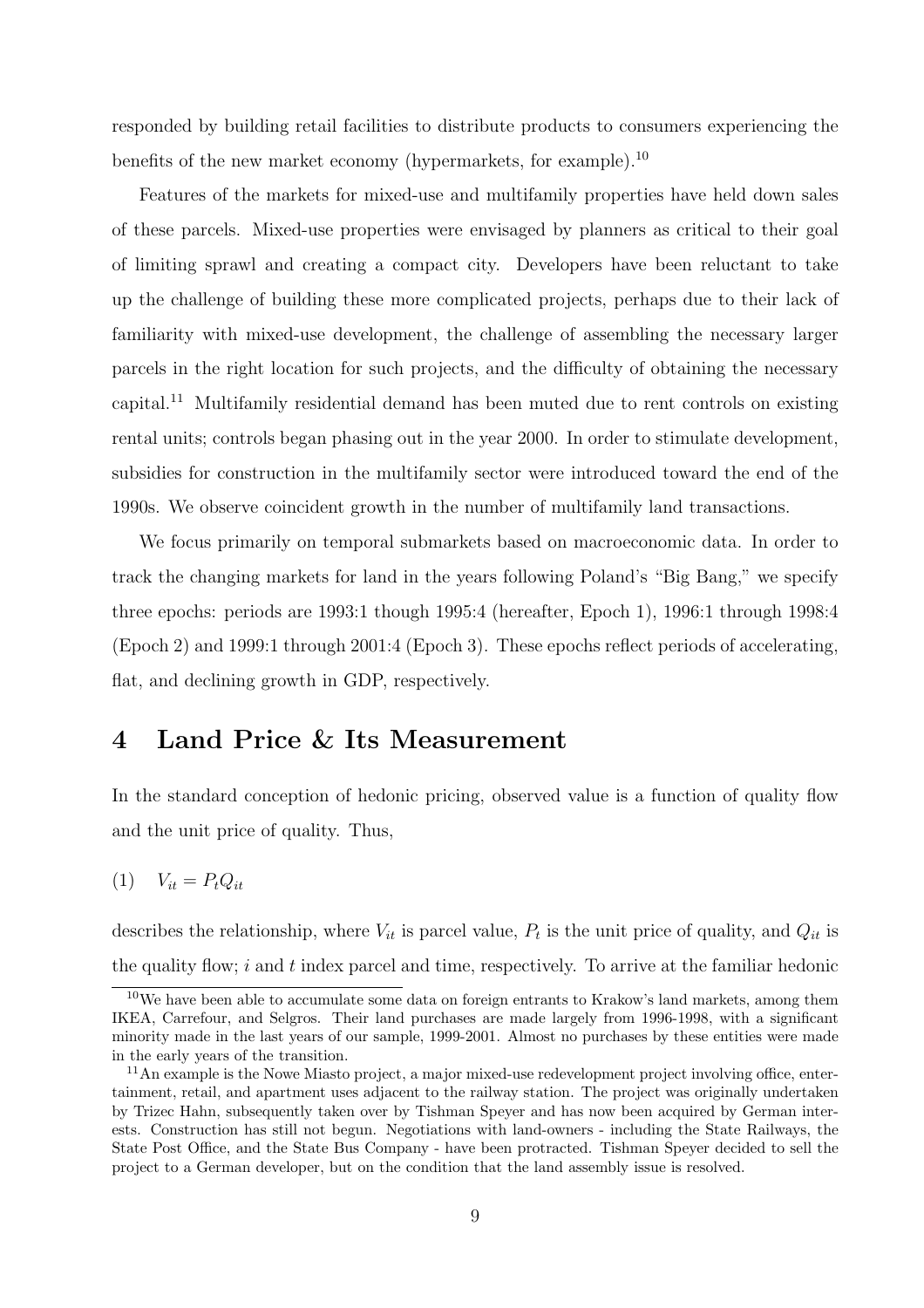pricing equation, take logs of both sides and reparameterize the log of quality  $(lnQ_{it})$  as a linear function of attributes  $(X_{it}\beta)$ :

$$
(2) \quad lnV_{it} = lnP_t + X_{it}\beta.
$$

The vector  $X_{it}$  consists of all attributes which contribute to the market price of the parcel.

In practice, the dimensions across which lots are priced are too numerous to list and too costly to compile. Empirically, the residuals are the commingled effects of the excluded variables and any other noise in individual prices. That is, if  $X<sup>I</sup>$  are included variables and  $X^E$  are those excluded, the empirical pricing equation can be written

$$
(3) \quad lnV_{it} = lnP_t + X_{it}^I \beta^I + X_{it}^E \beta^E + \varepsilon_{it}.
$$

or

(4) 
$$
ln V_{it} = ln P_t + X_{it}^I \beta^I + e_{it}.
$$

Here  $e_{it}$  is the regression error, which combines the independent influence of the excluded characteristics and the idiosyncratic error.

Our data are spatially diverse, and where there are location-specific amenities among the excluded variables, the errors may be correlated across space. The most obvious example of this is the city center. Market forces value this central location for shorter commutes and amenities requiring high densities of consumers, such as restaurants, museums, mass transit, etc. Failure to include distance to city center explicitly is likely to yield spatially correlated errors, inefficient parameter estimates, and potential bias among the estimated coefficients on covariates that are spatially correlated with the omitted amenities.

This same argument can be made for others locations and their proximity to spatial amenities (or disamenities). Be they industrial sites that negatively impact surrounding residential land values or suburban high-density residential areas that generate high rents for retail, the exclusion of proximity to these subcenters may cause significant econometric problems. Of course, the city center can be identified a priori, but secondary clusters of amenities (either positive or negative) are less readily apparent. Our approach to discovering other nodes of pricing is an iterative one, in which an aspatial hedonic model is estimated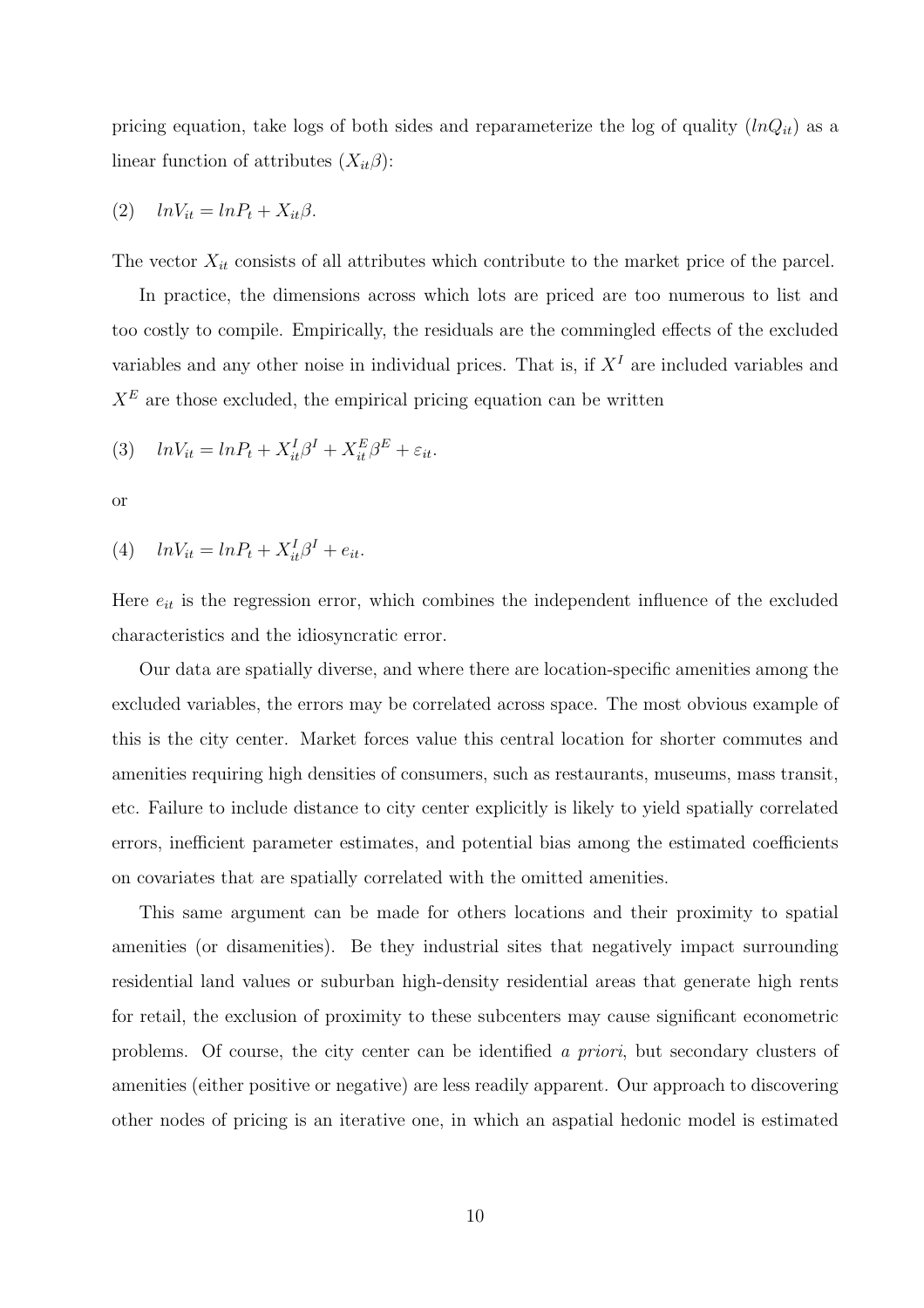first and then the geocoded residuals are employed to reveal which locations are more highlyvalued in land markets. We interpret clusters of like-signed residuals as evidence of spatial amenities, proximity to which has been omitted in the hedonic pricing regression.

The initial model (equation 4) regresses real log price per square meter (in Polish Zlotys) on quarterly trend variables and controls for access to infrastructure (gas, heat, telephone, electricity, water, and sewage), zoning (commercial, multifamily, or mixed-use), $^{12}$  allowable density  $(FAR)$ , and legal status.<sup>13</sup> Because we are using observations on unimproved parcels, there is no need to control for quality differences of structures on each parcel. From this first-stage regression, the geocoded residuals are used to construct a smoothed surface of residuals using locally-weighted regression (loess).

Each point on the loess surface is obtained from a regression of residuals in its neighborhood with the closest points more heavily weighted. The amount of smoothing is determined by the choice of the "window" size and the specification of the weighting function for data within each window.<sup>14</sup> For each point, the window size determines which observations are to be included in the local regression. These observations are weighted according to a function of distance from the surface point being estimated. We use a tri-cubic function to weight observations within each window of data; that is,

(5) 
$$
w_j^i = \left(1 - \left(\frac{dist_j^i}{max(dist_k^i)}\right)^3\right)^3 ,
$$

where  $w_i$  is the weighting for each observation in the local regression that estimates the surface at point *i*.  $dist_j^i$  is the distance between points *i* and *j*;  $max(dist_k^i)$  is the largest distance between the reference point  $i$  and all of the observations in the subsample determined by the window size.<sup>15</sup>

Our loess regressions reveal a polycentric residual surface with distinctly idiosyncratic subcenters - different heights, slopes, radii, etc. It is clear that a simple specification of

<sup>&</sup>lt;sup>12</sup>These categories are not mutually exclusive, with approximately six percent of all parcels multiply defined with more than one allowable use.

<sup>&</sup>lt;sup>13</sup>Real price is obtained by deflating nominal price by an aggregate consumer price index. No price index is available that is free of land prices.

<sup>&</sup>lt;sup>14</sup>The window size refers to the proportion of sales used in the local regression at each point. Many window sizes were employed with little impact on the trend, ranging from more, smaller, nodes to fewer, larger, nodes. The window size used in the work presented here is 0.15, striking a balance between local specificity and adequate sample sizes. An alternative approach would be to make the window size adaptive on local density of observations. This is discussed in general in Brockmann, Gasser, and Hermann (1993); an application of an adaptive window size can be found in Clapp (2003).

<sup>15</sup>See Cleveland and Devlin (1988) for more on loess.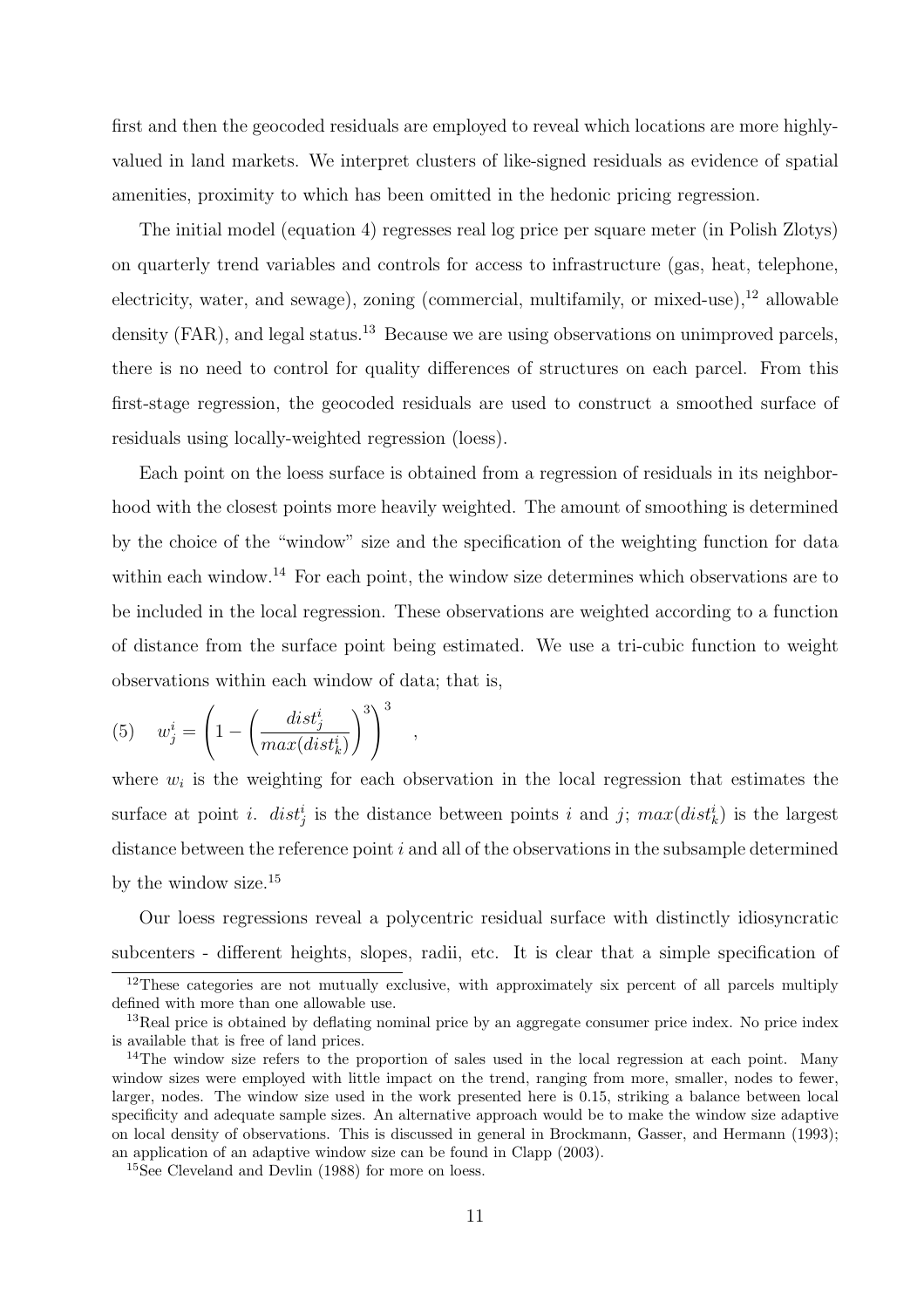the effect of distance from the node on parcel price would be inappropriate. To account for the asymmetry across nodes, a third-degree polynomial was fit locally to each node. Each node could then be described by the parameters of the polynomial as well as two additional variables: extent and influence. The extent is the physical limit of influence of a node, defined as the lesser of two distances: the distance at which the polynomial function equals zero or the distance at which the function has slope zero. The intuition is that when the function reaches zero the node no longer influences prices; when the slope is zero, there must be either an adjacent node - the slope is zero where there is a boundary between the two - or the node is at the periphery. We define influence as the area under the curve - defined by the polynomial - from the center of the node to its extent. At each iteration, the node with the greatest influence is selected and the function (the third-order polynomial) of the distance from the center of the node - not the distance itself - is included in subsequent regressions. Beyond the extent of the node, the distance function takes the value 0.

After the first iteration, equation 4 is updated with the inclusion of an additional explanatory variable that is intended to capture the value of proximity to the first node. That is,

(6) 
$$
ln V_{it} = ln P_t + X_{it}^I \beta^I + f_1 (dist_{i1}) + e_{it},
$$

where  $f_1(dist_{i1})$  is value of the polynomial function associated with node 1 evaluated at the distance between the center of the node and observation i. After N iterations, the updated regression becomes

(7) 
$$
ln V_{it} = ln P_t + X_{it}^I \beta^I + f_1(dist_{i1}) + f_2(dist_{i2}) + ... + f_N(dist_{iN}) + e_{it}.
$$

We execute the procedure iteratively because of the potential overlap across nodes (using our terms: there may be nodes within the extent of other nodes). In these cases, the surface is likely to be the composite influence of several subcenters. It is likely that the influence is not symmetric: distance to the city center may influence land prices throughout Krakow including parcels within secondary subcenters, but not the reverse. Therefore the order of inclusion in the pricing regression is based on the relative *influence* of candidate nodes. With area being interpreted as total influence, nodes are included in the regression in order of their aggregate impact on parcel prices.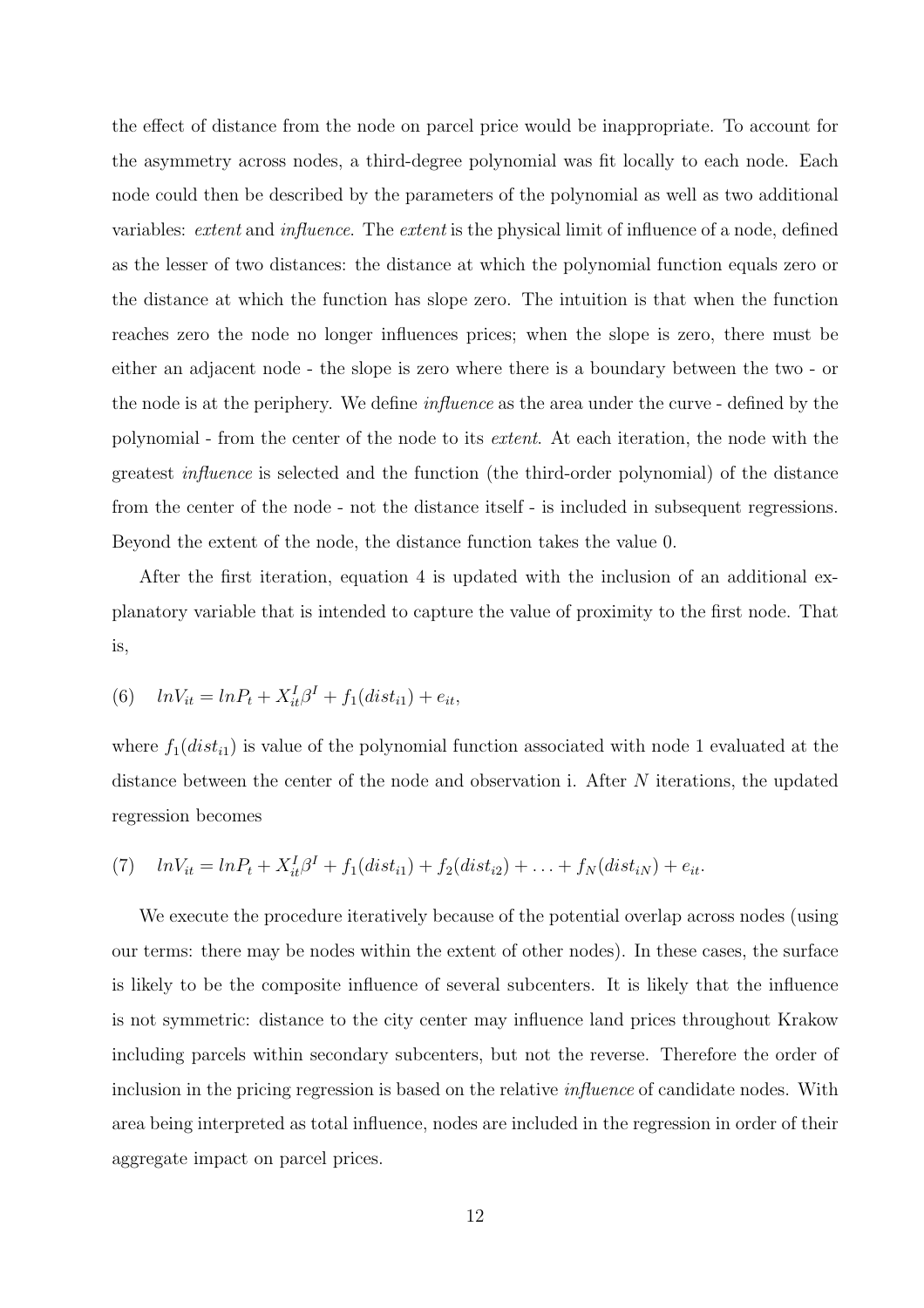We developed this procedure in order to discover which parcels were valued above the price that which would be indicated in an aspatial regression. The outputs of interest from this procedure are: the hedonic pricing regressions and the coefficients on the spatial variables; the set of variables describing the location and shape of the nodes; the aggregate price indexes based on spatial and aspatial hedonic regressions; and the variograms measuring spatial autocorrelation.

# 5 Results

The empirical approach described above was employed using the aggregate data spanning 1993 to 2001, as well as three three-year time periods that correspond roughly with changes in Poland's macroeconomy. We find several compelling results across the aggregate and temporal subsets: First, for each time period, proximity to the discovered nodes was quite significant. This is especially true of the city center, proximity to which was found to be highly significant in all of the models. Second, it appears that the coefficients on the infrastructure variables are biased in an aspatial model, reflecting that in an aspatial model they capture both the effect of the infrastructure and the parcel's proximity to the subcenters. Third, measured spatial autocorrelation appears to be explained, to varying degrees, by the omission of these subcenters. Fourth, measured aggregate land prices appear independent of spatial amenities, as their inclusion led to no statistically significant change in the aggregate parcel price indexes. The final result is a marked variation in the location of spatial amenities over time. That is, what is compounded spatially into parcel prices in the early years is not likely to be priced the same way during later years. In particular, we find a general evolution of Krakow's land markets toward fewer, larger, more centrally located nodes.

Tables 2 through 5 report the results of the iterative regressions for the aggregated data as well as for the three epochs. The regressions using the aggregated data are reported simply to make the point that coefficients on the infrastructure variables change with the subsets of data over the three epochs: independent of the spatial evolution of prices, pooling the data appears inappropriate as attributes have significantly different implicit prices over time. Several regularities arise across epochs and across regressions within the epochs. First, the explanatory power of the models is greatly enhanced with the inclusion of the spatial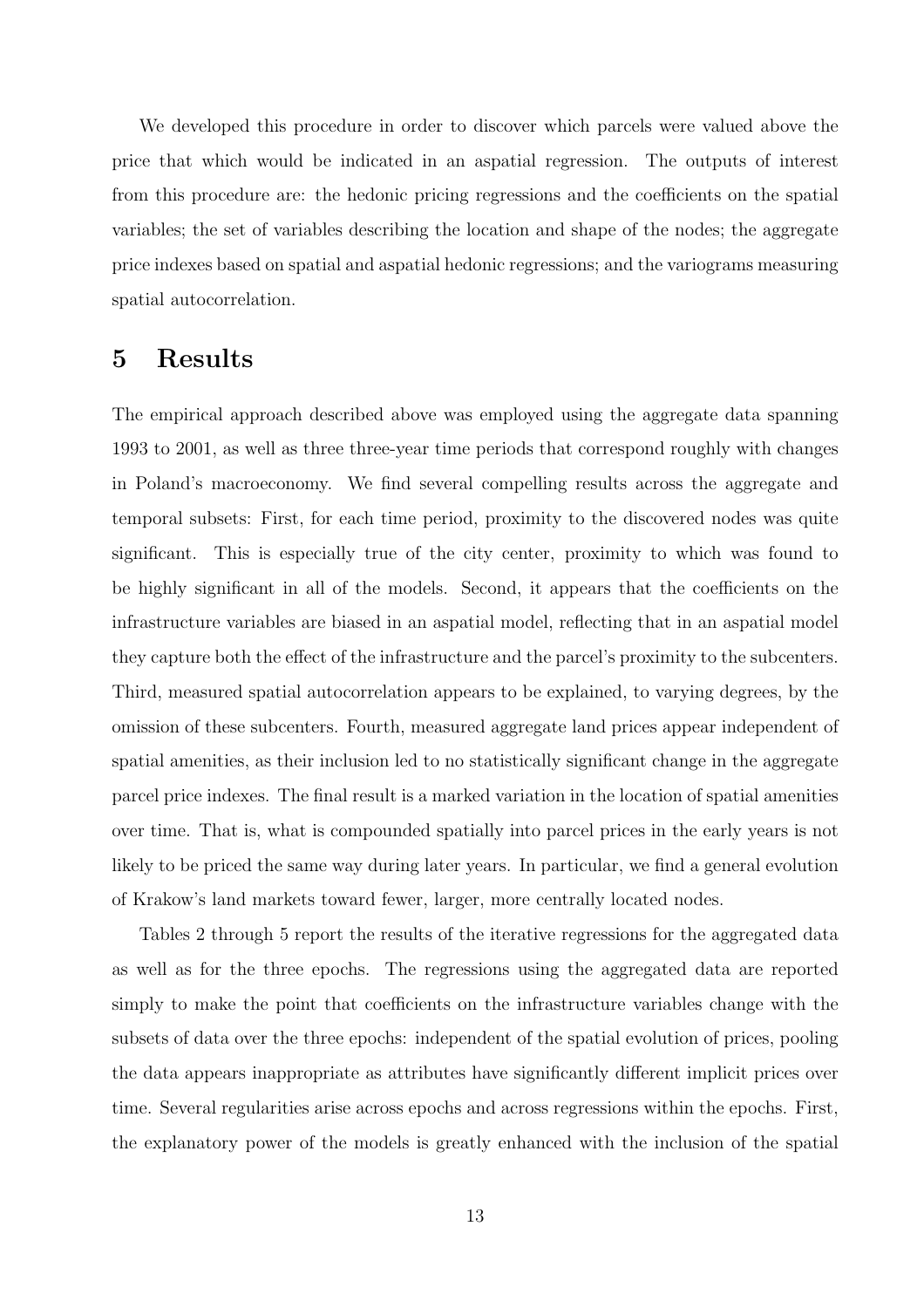variables. From the base - aspatial - model to the most inclusive spatial model, the r-squared increased by 85%, 51%, and 104%, respectively for three epochs. In other words, in the first and third sample periods, approximately half of the explained variation in real price per square meter is explained by proximity to the nodes. The city center is consistently the most significant node - adding just the city center to the basic aspatial regression improves the r-squared by roughly a third in all three periods. While it is common to use distance to city center as explanatory variable, it is uncommon to see proximity to other locations as well. These results clearly demonstrate the significance of secondary nodes in explaining land prices.

Within each epoch, the addition of proximity to the nodes affects the other implicit prices as well as overall explanatory power. This reveals that the some of the covariates pick up spatial pricing in addition to the contribution of the particular attribute to land price. In Table 3, for example, lot size, access to electricity and sewage, and the mixeduse zoning variable all move from highly significant to insignificant. In fact, lot size and access to electricity move from a puzzling significantly-negative influence on parcel price to insignificant - reflecting the potential bias in aspatial regressions using spatial data. It is easy to imagine that infrastructure is not randomly or uniformly distributed across the city; in the absence of spatial regressors, the estimated effect of the other covariates may be biased as a result.

It is interesting to note the lack of importance of many of the access to infrastructure variables - none are significant in the first epoch. In contrast, all of the spatial variables are highly significant. In the second epoch, the infrastructure variables take puzzling values in some cases - access to water and telephone - which may derive from multicollinearity, from correlation with other omitted variables, or simply from proximity to locational disamenities (which could be considered an omitted variable). In the third epoch, the general insignificance of the infrastructure variables returns.

Other characteristics of the parcels are the approved use of the land and the allowable intensity of use. In contrast to the infrastructure variables, the zoning variables are highly significant. The excluded category is industrial, meaning that parcels zoned for mixeduse trade at a premium relative to parcels zoned for industrial use, while those zoned for commercial and multifamily uses trade at a relative discount. The floor-to-area ratio (FAR)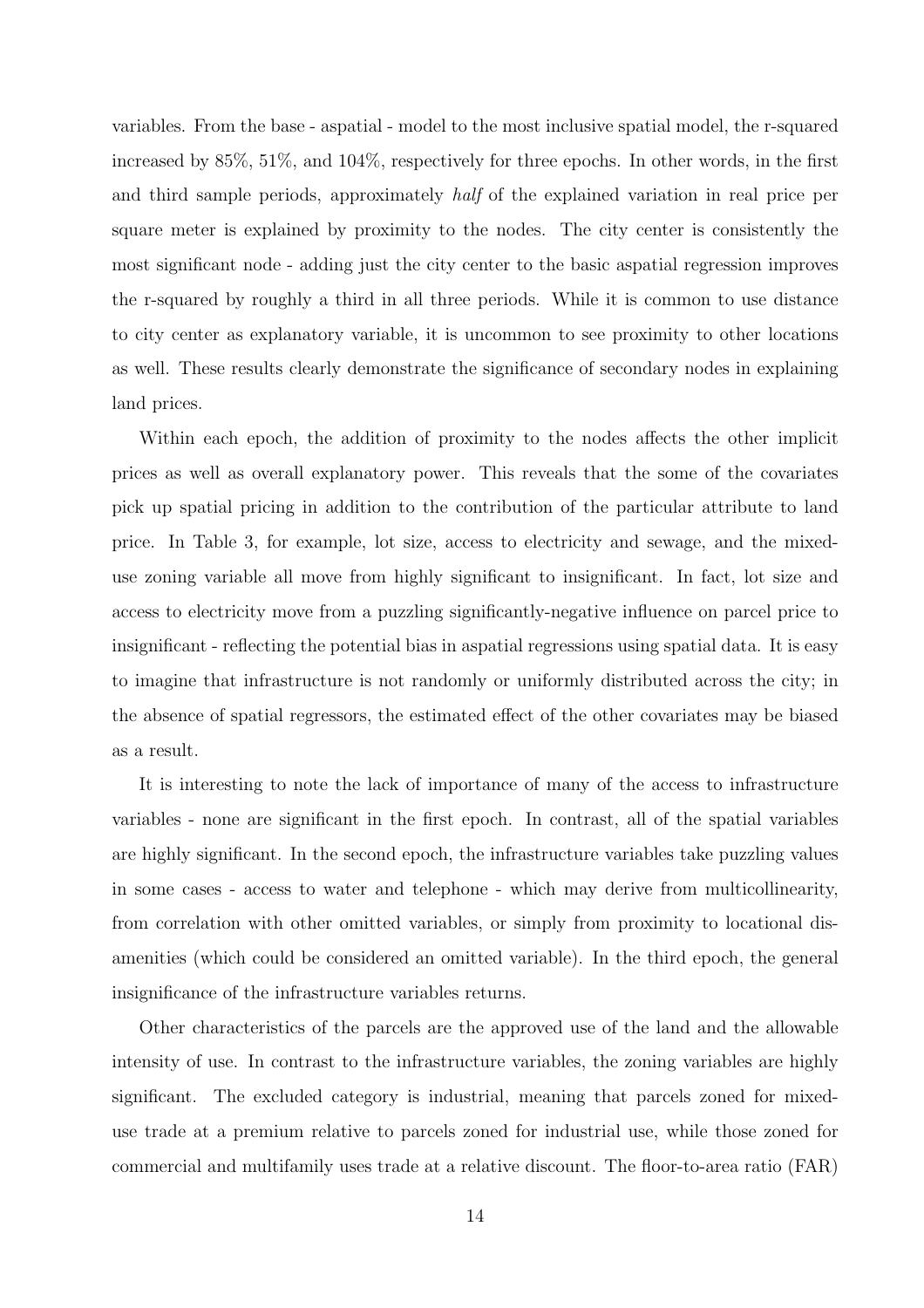variables indicate that lower-density mixed-use and higher-density multifamily parcels are favored. The multifamily penalty is more easily explained than the mixed-use penalty: during this period subsidies for existing apartments were rolled back only slowly, putting new multifamily stock - and therefore the land zoned for this use - at a disadvantage.

While the three sets of regressions reveal that location and allowable use are the strongest indicators of land price, they do not show the location of the nodes that have been included in the regressions. Moreover, they do not indicate whether or not land prices reveal trends to concentration or to deconcentration. Table 6 reports summary statistics that address this question. The table reports four sets of information on nodes discovered using our iterative approach. For each epoch, and the aggregated data, the table lists the location, extent, area, and average slope for each statistically significant node. The table makes clear two trends. First, there are fewer significant nodes over time. From the first epoch to the third, the number of significant nodes falls from six to five and, finally, to four. Moreover, the area under the locally-fitted surface increases. Referred to earlier as influence, the area under the local polynomial represents premia paid for proximity to a particular node. The city center earns a greater total premium over time.

Less apparent from the table is the movement of pricing nodes over time. In the first epoch, the secondary nodes are primarily in the northwest of the city, but appear predominantly in the northeast during the second epoch. This evolution can be seen in Figures 4 through 6. The figures show the estimated price surface - after controlling for differential access to infrastructure and allowable uses - from the northeast looking to the southwest. Figure 4 shows a distinctly polycentric pricing surface with a node at the city center that is smaller in area than the nodes in the northwest of the city. The interpretation of this is that more total premia was paid for parcels there than in the city center.

By the second epoch, from 1996-1998, the city center had become dominant with regard to pricing for proximity. And, nodes appeared north and south of the city center where they had not been previously. The pricing surface in the northeast and northwest consolidated somewhat with three significant nodes where there had been five in the previous epoch. By the final epoch, from 1999-2001, the city center was by far the most important node with regard to pricing, while only three other significant nodes remained, spanning the northern half of Krakow.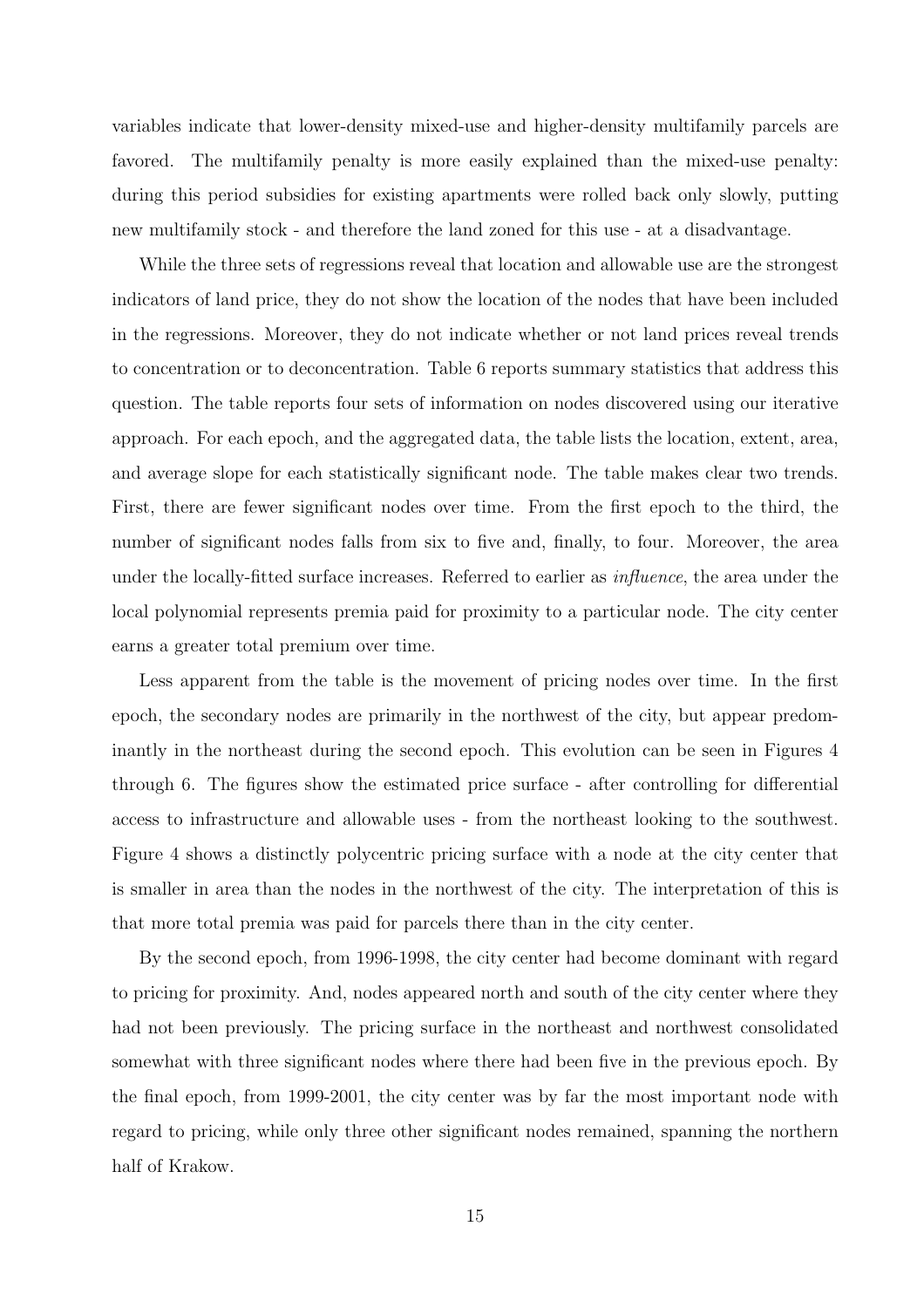Interpreting the evolution of the price surface will require more data than we currently have. Anecdotally, however, we can appeal to several features of Krakow's economy during this post-Big Bang period. First, transportation costs and reservation wages appear to have risen; both would work to raise the cost of locations further from the city center or other employment and service centers. This may explain a portion of the strong movement toward centricity as markets recognize, and bid up, parcels with advantageous locations. A second feature may be more important, though. Krakow's city center is amenity rich, as the main square has become home to a high concentration of restaurants, cafes, retail shops, and cultural attractions. With no opportunity to redevelop at higher density, it is no surprise that prices there have risen. Note that there are few actual raw land transactions within the historic urban core. However, there are land sales in adjacent areas. It is the accessibility of these sales to the urban core that is reflected in the concentration of higher prices shown in Figures 4 through 6.

The evolution of the secondary nodes is less straightforward. We suspect that at least two forces led to the apparent movement of the nodes. First, recall that socialist management left high-density housing in the suburbs with little or no retail to service the resident population. Part of the pricing concentrations in the northeast and northwest are likely to be driven by retail developers bidding for prime locations near large numbers of existing consumers. A second influence on the price surface may come from foreign investors looking to enter a market that holds great promise. Here developers (for example, of hypermarkets such as Carrefour or Selgros) are less interested in established populations than in intersections of transportation links.

At this point, we lack the data to delve more deeply into the evolution of the secondary nodes. In particular, we cannot yet address why one secondary node experienced concentration over time, while over the same sample period another appeared and then disappeared. For now, the results demonstrate a clear evolution of the price surface, if not an explanation for the changes over time. The results support two conclusions. First, Krakow is polycentric and, second, the extent of polycentricity changes over time. Variation in the price surface of land is an empirical fact that complicates statistical research. Aspatial models omit variables that are important determinants of price.

One curious result is shown in Figure 6. The figure plots two price indexes and their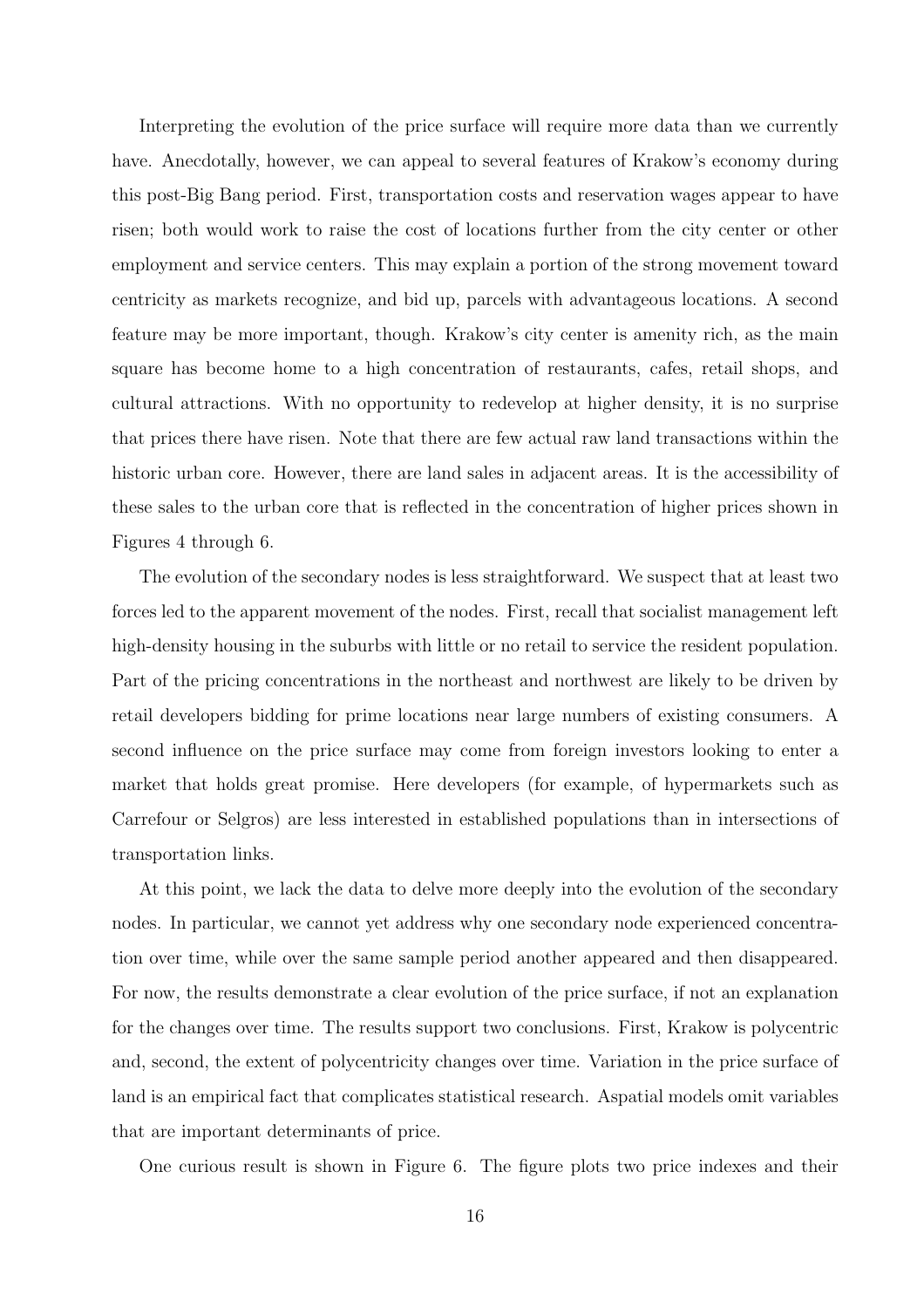respective 95% confidence intervals for land during the full sample period, 1993-2001. The first is derived from the aspatial housing model, a hedonic pricing regression with no nodes included. The second (dashed) line in Figure 6 shows the estimated price levels for land based on a hedonic regression with all significant nodes included. There is no significant effect on measured aggregate land prices as the result of the inclusion of the spatial nodes. The confidence intervals are fairly wide, but the similarity of the point estimates suggests that the spatial variation in the price surface does not influence aggregate prices.

This leads to one further result: measured spatial autocorrelation appears to be substantially reduced by accounting for omitted spatial variables. This is apparent in Figures 8 through 11. It is worth noting that spatial autocorrelation may have its origins in proximity to locales for which there are no controls. This appears to be the case in Krakow, suggesting that controlling globally for spatial autocorrelation may be inappropriate. Applying an average spatial correlation of two distributions - those correlated by joint exposure to spatial amenities and those that are not - to all observations may be incorrect for both populations.

#### 6 Conclusions & Extensions

The primary finding we present in this paper is evidence of an evolving, transient price surface for vacant parcels of land in Krakow, Poland. As an economy undergoing substantial transformation during the sample period, Krakow is clearly not typical of all metropolitan areas. That said, change comes to all metropolitan areas - Buffalo has lost half its population since World War II, while the population of Los Angeles has increased by 30% in last 25 years and is expected to almost double over the next 25 years. These demographic shifts are likely to alter the distribution of residences and employment. Changes in the location of these activities imply changes in the price of land - price changes that occur asymmetrically across a metropolitan area. There are numerous factors that influence the choices that economic actors make which result in aggregate changes in the land-rent gradient or price surface.

In Krakow, we find pricing reflects concentration around the city center as well as around several subcenters. This is consistent with several hypotheses. Concentration toward the center follows from the rise of reservations wages and increases in the cost of transportation. Rising prices in the secondary centers could arise from the mismatch of land uses left over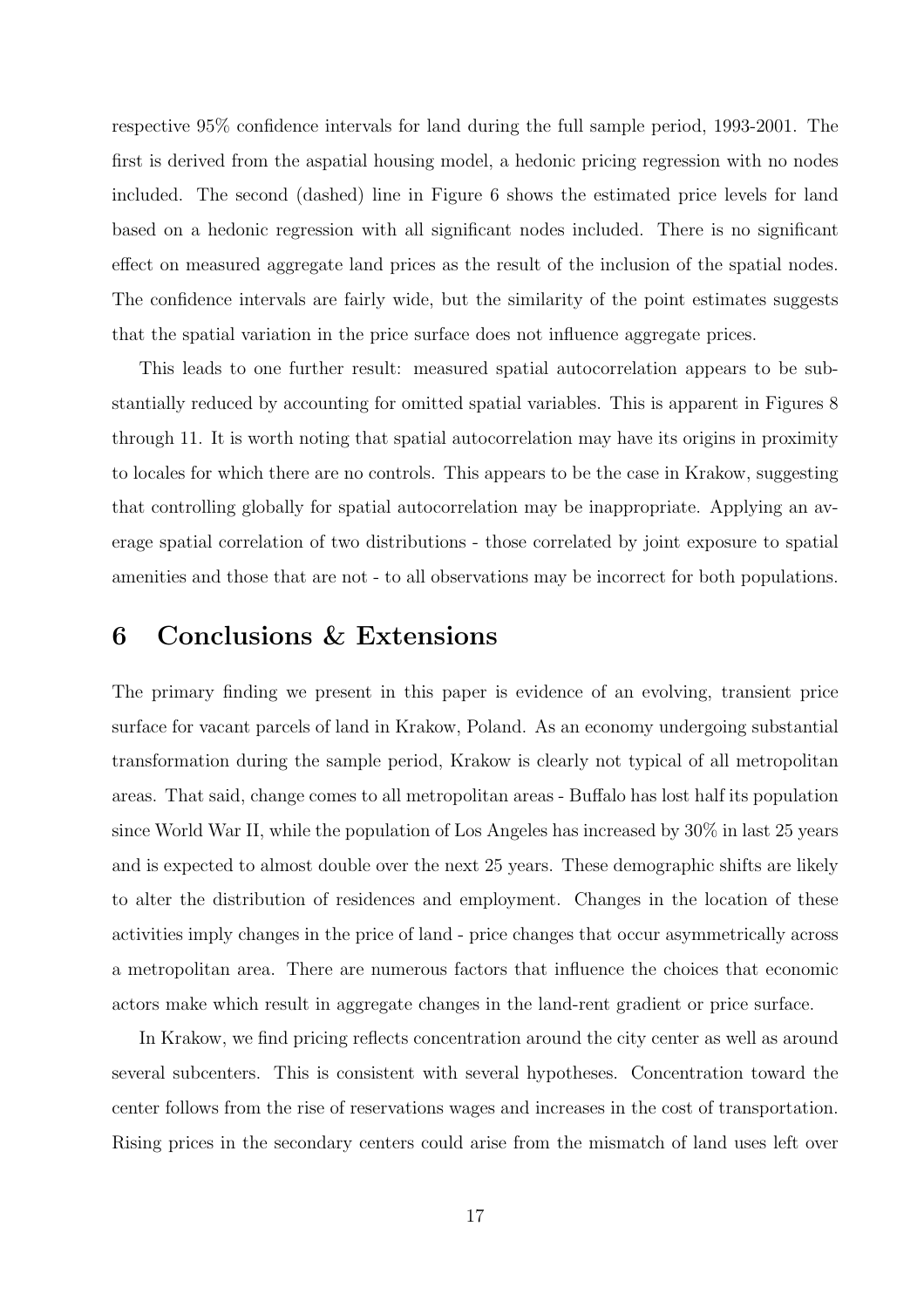from socialist management of land markets. We suspect that the model socialist communities that married heavy industry and high-density residential development left a large population of underserved consumers that retail developers are competing for in bidding up the price of proximal land. We believe the same is true of foreign hypermarkets bidding up the price of locations near major transportation intersections. We are actively seeking data to explore these conjectures. At this point, however, we are confident that the land markets are settling on a smaller number of more influential centers. This is clearly true by the end of the sample period relative to beginning of the period.

Evolution of the price surface points out several flaws in simple empirical models of urban areas. Neither time-invariant nor simple parametric models of the land-rent gradient would be appropriate for Krakow during this period. To employ either is to misspecify the pricing function for land and may lead to biased and misleading coefficients on parcel attributes. While not leading to statistically different aggregate price indexes, the naïve aspatial models consistently produce parameter estimates that are at odds with the more complete models that include the spatial variables.

The iterative method developed in order to "discover" the pricing nodes clearly is a starting point for research into the fundamentals that produced such substantial changes over the sample period. The next step - already underway - is an exploration of the locations of the nodes and what it is that generated the apparent proximity premia. Of course, the nodes are estimated with error, leaving some room for interpretation of the coordinates. However, the spatial variables - these nodes of pricing - are consistently the most precisely estimated of all the regression variables. Moreover, because our observations are unimproved parcels, these estimates are free of any complication arising from the difficult task of separating land and structure values from improved properties.

It is no surprise to find that location matters. This may be the most well-known fact about land markets. That said, location matters differently over time. The concentration of some nodes, while others appear and disappear, suggest that the "location, location, location" maxim be appended with "and timing." The price gradient reflects fundamentals that can change - and change rapidly at times. The complexity of the price surface and its evolution should give pause to researchers hoping to control for location by simply including a time-invariant measure of distance to only one location. While the city center is clearly a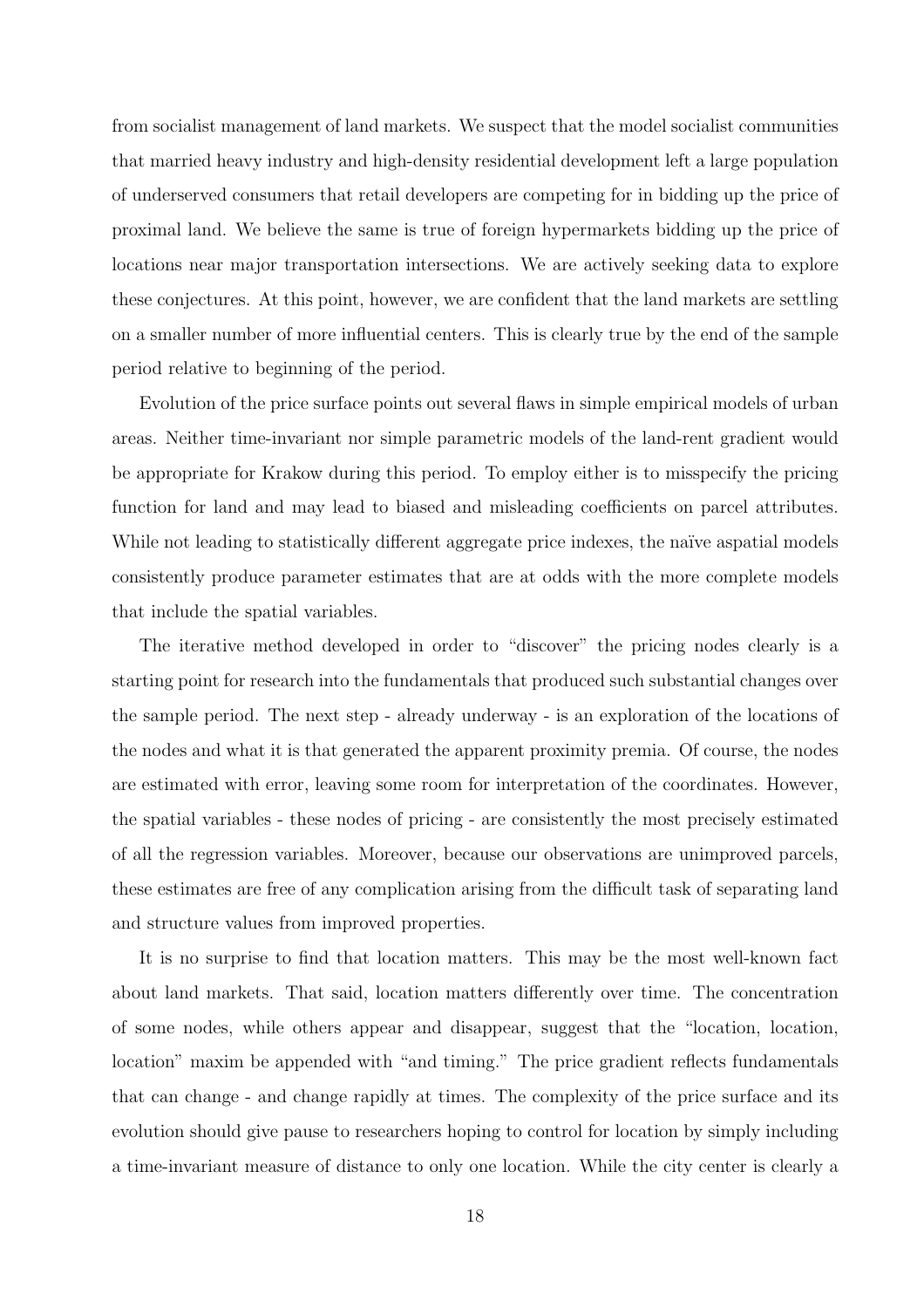valued location, its influence on land prices changes over time, as does the influence of other subcenters. Empirical models of metropolitan areas should reflect these dynamics.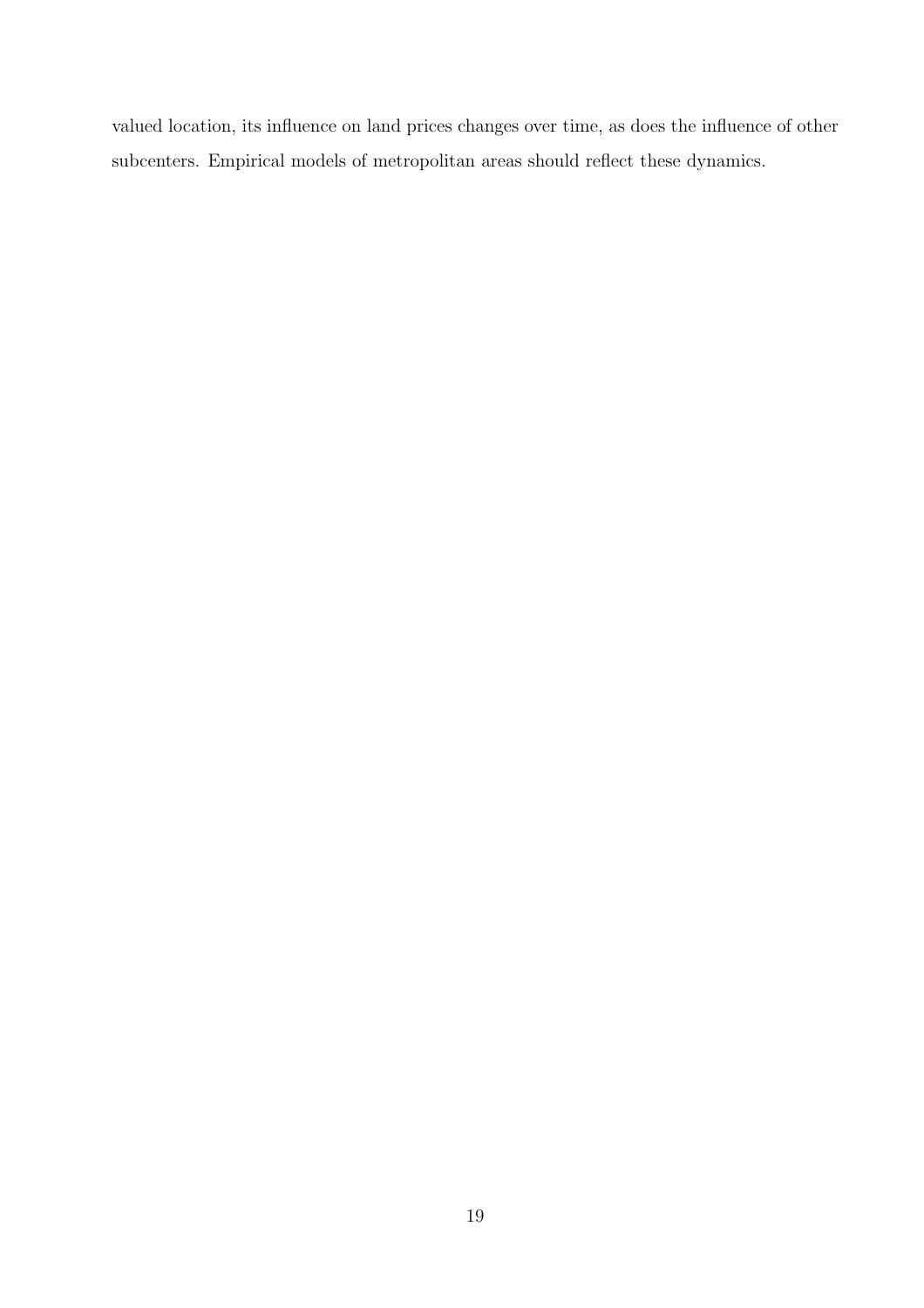# References

- BASU, S., AND T. G. THIBODEAU (1998): "Analysis of Spatial Autocorrelation in House Prices," Journal of Real Estate Finance and Economics., Volume 17, 61–85.
- BERTAUD, A. (1999): "Cracow in the Twenty First Century: Princes or Merchants?," World Bank Working Paper, (8), 1–39.
- BERTAUD, A., AND B. RENAUD (1997): "Socialist Cities without Land Markets," Journal of Urban Economics, 41, 137–151.
- Brockmann, M., T. Gasser, and E. Hermann (1993): "Locally Adaptive Bandwidth Choice for Kernal Regression Estimators," Journal of the American Statistical Association, 88(424).
- Clapp, J. M. (2003): "A Semiparametric Method for Valuing Residential Location: An Application to Automated Valuation," Journal of Real Estate Finance and Economics, 27(3), 303–320.
- Cleveland, W. S., and S. J. Devlin (1988): "Locally Weighted Regression: An Approach to Regression Analysis by Local Fitting," Journal of the American Statistical Association, 83(403), 596–610.
- Dale-Johnson, D., and W. J. Brzeski (2001): "Land Price Data and Land Value Functions in Cracow, Poland," Lincoln Institute of Land Policy Working Paper, (WP01DD1).
- DE BROECK, M., AND V. KOEN (2001): "The "Soaring Eagle": Anatomy of the Polish Take-off in the 1990s," Comparative Economic Studies, XLIII, 1–33.
- DUBIN, R. A., R. K. PACE, AND T. G. THIBODEAU (1999): "Spatial Autoregression Techniques for Real Estate Data," Journal of Real Estate Literature, 7, 79–95.
- GILLEN, K., T. G. THIBODEAU, AND S. WACHTER (2001): "Anisotropic Autocorrelation in House Prices," Journal of Real Estate Finance and Economics.
- Slay, B. (1994): The Polish Economy: Crisis, Reform and Transformation. Princeton: Princeton University Press.
- von Thünen, J. H. (1966): The Isolated State: An English Edition of der Isolierte Staat. Oxford, New York: Pergammon Press.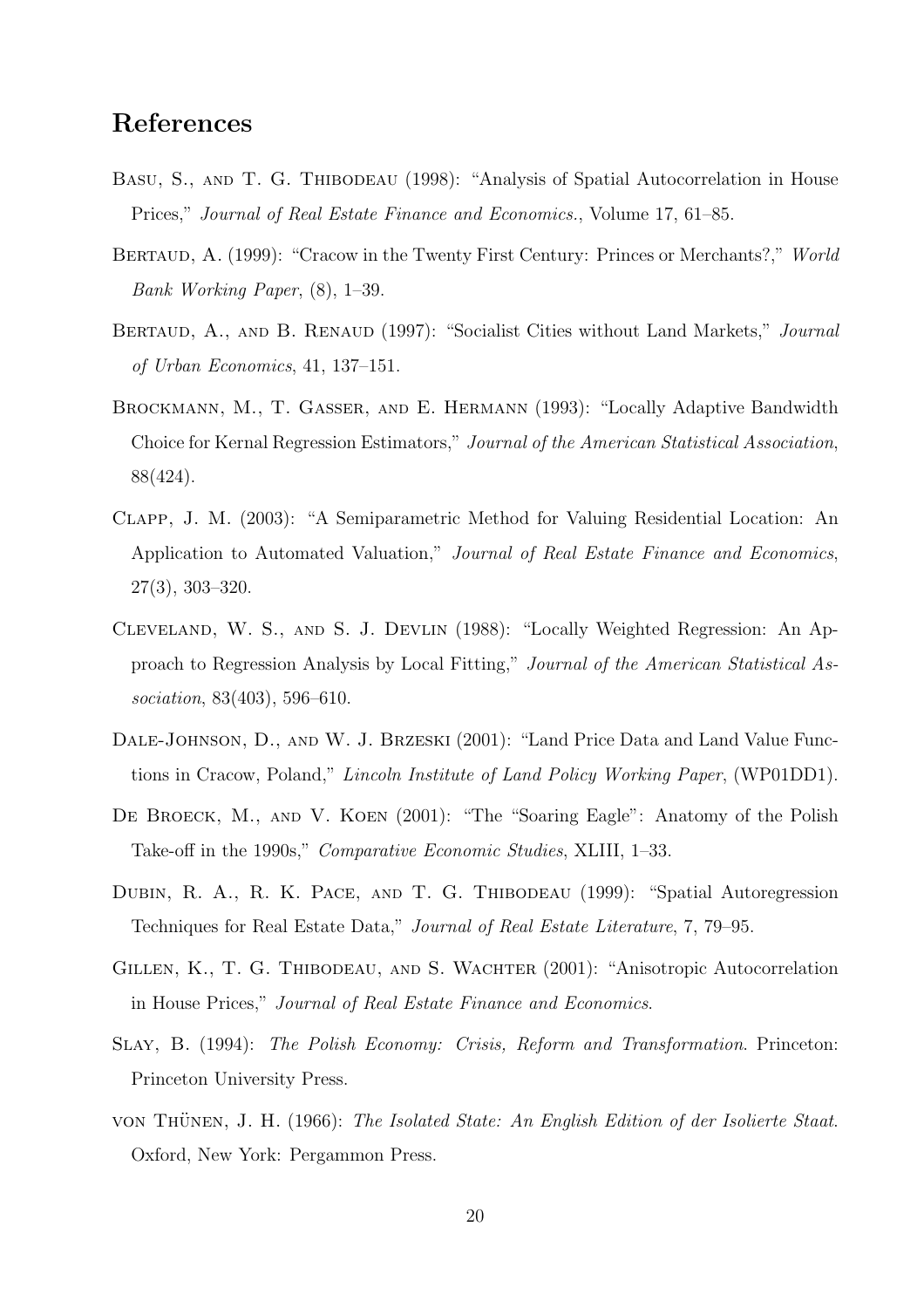

Figure 2: Volume of Investment Property Sales and Share by Product Type

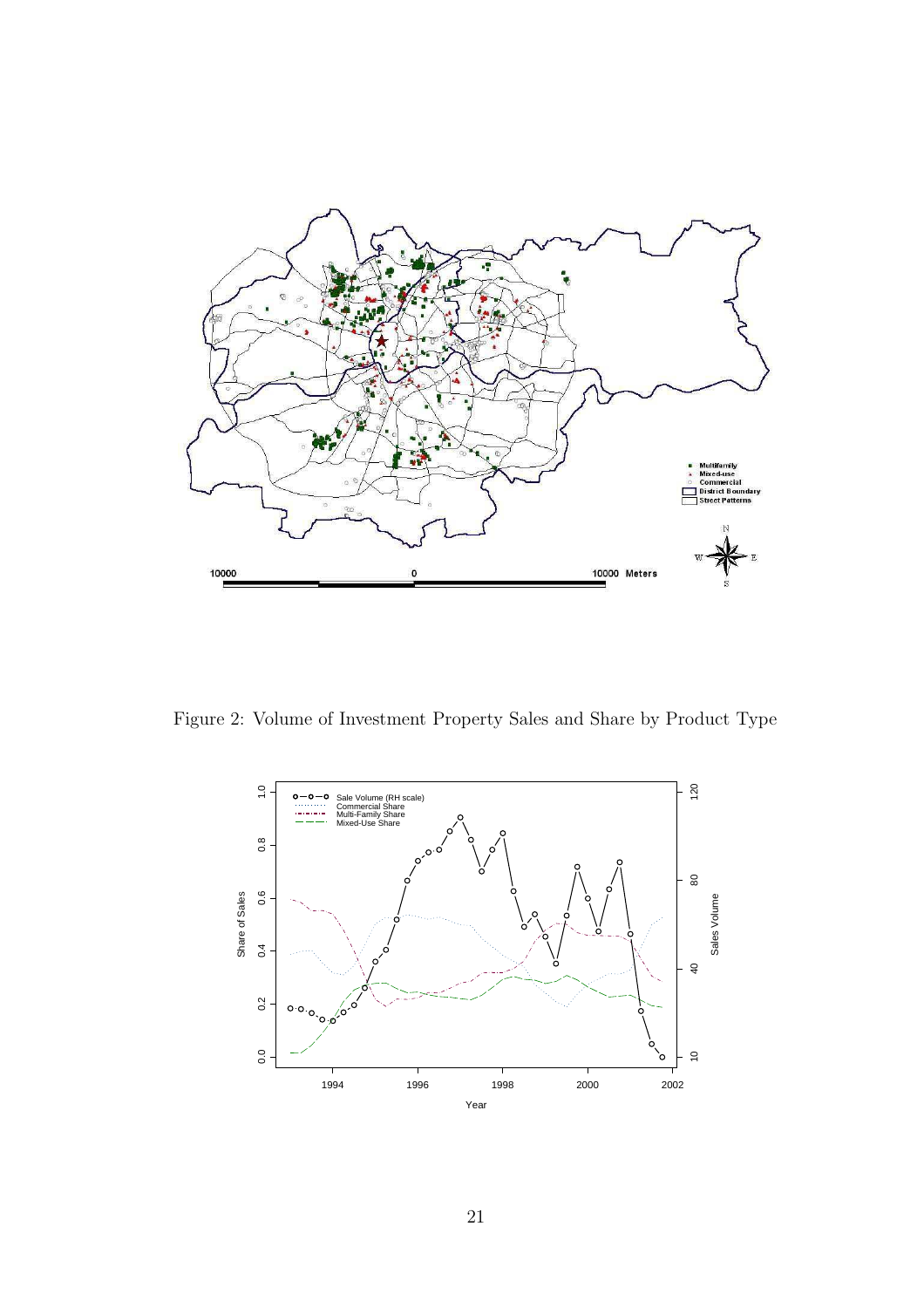|                                        | All Parcels        |                    |                    | Commercial Mixed-Use Multifamily Industrial |        |  |  |  |  |
|----------------------------------------|--------------------|--------------------|--------------------|---------------------------------------------|--------|--|--|--|--|
| Observations <sup><math>a</math></sup> | 1760               | 692                | 476                | 690                                         | 12     |  |  |  |  |
| <b>Parcel Attribute Statistics</b>     |                    |                    |                    |                                             |        |  |  |  |  |
| Parcel Size $^b$                       | 2164               | 2687               | 1305               | 2486                                        | 909    |  |  |  |  |
|                                        | (5052)             | (6631)             | (2565)             | (4563)                                      | (1632) |  |  |  |  |
| Dist. to $Center^c$                    | 4043               | 4167               | 3666               | 4214                                        | 3535   |  |  |  |  |
|                                        | (1354)             | (1185)             | (1432)             | (1369)                                      | (733)  |  |  |  |  |
| $\text{Gas}^d$                         | $2.85\,$<br>(0.82) | $2.84\,$<br>(0.79) | $2.95\,$<br>(0.83) | $2.75\,$<br>(0.86)                          | 3.00   |  |  |  |  |
| $\text{Heat}^d$                        | 2.24               | 2.41               | 2.28               | 1.99                                        | 2.33   |  |  |  |  |
|                                        | (1.10)             | (1.05)             | (1.12)             | (1.10)                                      | (0.78) |  |  |  |  |
| Telephone <sup><math>d</math></sup>    | 2.83               | 2.82               | 2.86               | 2.80                                        | 3.08   |  |  |  |  |
|                                        | (0.74)             | (0.74)             | (0.74)             | (0.78)                                      | (0.29) |  |  |  |  |
| $Electricity^d$                        | $3.04\,$           | $3.01\,$           | $3.15\,$           | $2.95\,$                                    | 3.83   |  |  |  |  |
|                                        | (0.89)             | (0.87)             | (0.96)             | (0.87)                                      | (0.39) |  |  |  |  |
| $\mathrm{Water}^d$                     | 2.89               | 2.84               | $3.02\,$           | 2.82                                        | 3.83   |  |  |  |  |
|                                        | (0.85)             | (0.82)             | (0.90)             | (0.87)                                      | (0.39) |  |  |  |  |
| $S$ ewage <sup>d</sup>                 | 2.83<br>(0.90)     | 2.84<br>(0.80)     | 2.98<br>(0.87)     | 2.67<br>(1.02)                              | 4.00   |  |  |  |  |
| Parcel Price Statistics <sup>e</sup>   |                    |                    |                    |                                             |        |  |  |  |  |
| Real Price/ $m^2$                      | 46.5               | 40.2               | 52.1               | 47.1                                        | 52.1   |  |  |  |  |
| 1993-2001                              | (59.9)             | (54.1)             | (65.7)             | (59.0)                                      | (73.9) |  |  |  |  |
| Real Price/ $m^2$                      | 18.4               | 14.8               | 18.5               | 22.2                                        | 18.5   |  |  |  |  |
| 1993-1995                              | (14.8)             | (12.8)             | (13.9)             | (16.3)                                      |        |  |  |  |  |
| Real Price/ $m^2$                      | $39.3\,$           | 41.0               | 38.9               | 34.7                                        | 63.1   |  |  |  |  |
| 1996-1998                              | (45.0)             | (48.8)             | (43.5)             | (38.2)                                      | (83.4) |  |  |  |  |
| Real Price/ $m^2$                      | 80.8               | 72.4               | 91.9               | 73.8                                        | 19.3   |  |  |  |  |
| 1999-2001                              | (83.2)             | (80.1)             | (88.5)             | (78.5)                                      | (9.94) |  |  |  |  |

#### Table 1: Average Parcel Characteristics (Standard Deviation in Parentheses)

Notes on Observations & Units of Measurement:

a - Total zoned parcels exceeds total parcels because many have multiple allowable uses.

b - in square meters

c - in meters

d - five-point scale from 'no access'  $(=1)$  to 'ready-to-use'  $(=5)$ 

e - Real price per square meter is in Polish Zlotys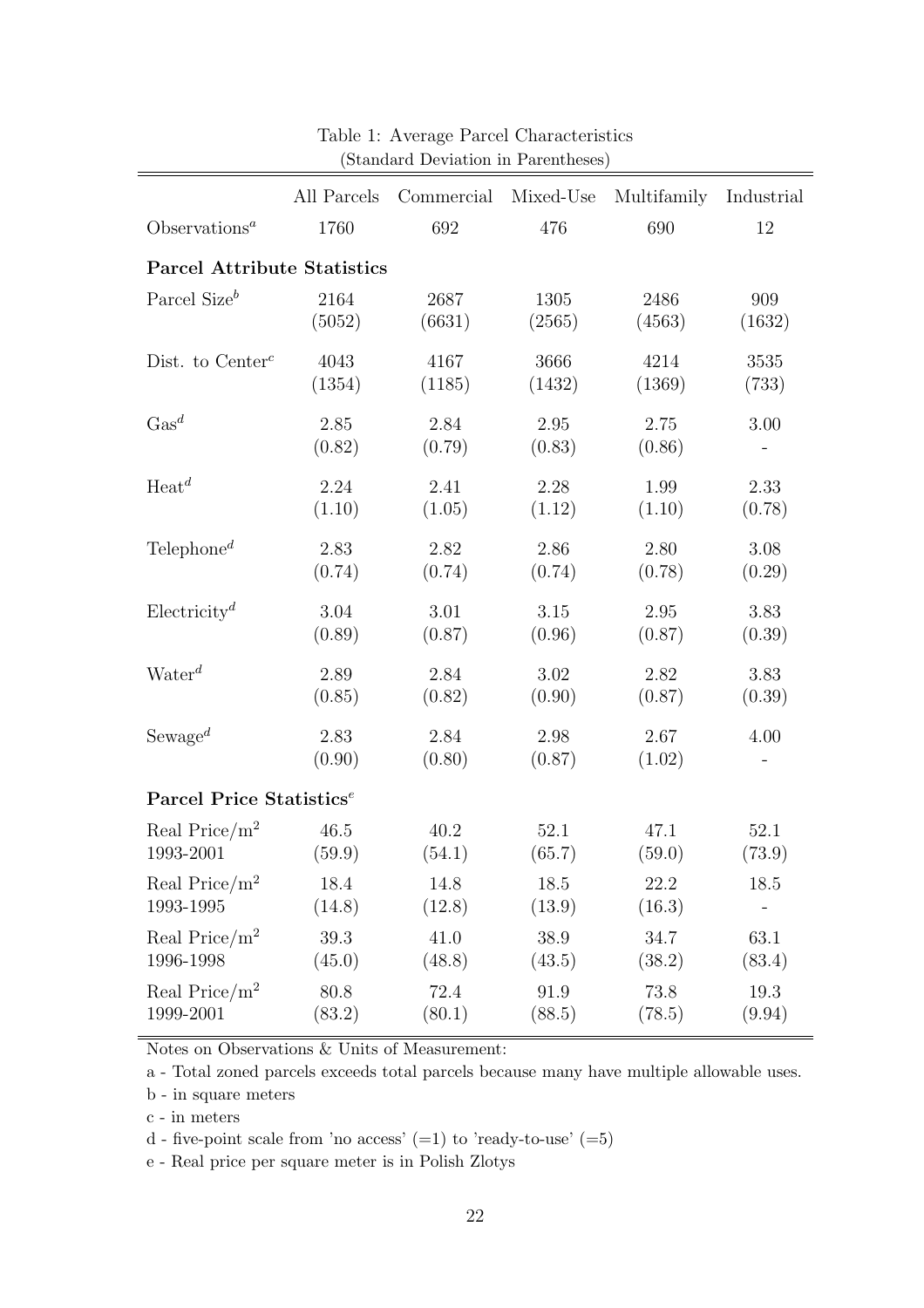| Model                     | <b>Basic</b>       | $\bf{I}$           | $\rm II$           | Ш                  | $\mathbf{IV}$      | $\bf V$            |
|---------------------------|--------------------|--------------------|--------------------|--------------------|--------------------|--------------------|
| R-Squared                 | 0.311              | 0.333              | 0.363              | 0.377              | 0.383              | 0.389              |
| Degrees of Freedom        | 1711               | 1710               | 1709               | 1708               | 1707               | 1706               |
| Intercept                 | 3.449              | 3.248              | 2.887              | 2.782              | 2.799              | 2.752              |
|                           | (14.60)            | (13.89)            | (12.44)            | (12.08)            | (12.20)            | (12.04)            |
| ln(Lot Size)              | $-0.047$           | $-0.025$           | $-0.004$           | 0.006              | 0.005              | 0.006              |
|                           | (3.35)             | (1.79)             | (0.28)             | (0.44)             | (0.34)             | (0.47)             |
| Gas                       | $-0.013$           | $-0.018$           | $-0.023$           | $-0.030$           | $-0.026$           | $-0.019$           |
|                           | (0.21)             | (0.31)             | (0.39)             | (0.51)             | (0.44)             | (0.34)             |
| Heat                      | 0.085              | 0.096              | 0.134              | 0.117              | 0.101              | 0.101              |
|                           | (3.50)             | (3.98)             | (5.62)             | (4.91)             | (4.21)             | (4.25)             |
| Telephone                 | 0.023              | 0.067              | 0.065              | 0.056              | 0.066              | 0.066              |
|                           | (0.42)             | (1.21)             | (1.20)             | (1.05)             | (1.25)             | (1.24)             |
| Electricity               | 0.003              | $-0.001$           | $-0.011$           | $-0.001$           | $-0.024$           | $-0.043$           |
|                           | (0.06)             | (0.03)             | (0.25)             | (0.02)             | (0.52)             | (0.93)             |
| Water                     | $-0.160$           | $-0.193$           | $-0.143$           | $-0.132$           | $-0.119$           | $-0.106$           |
|                           | (2.63)             | (3.21)             | (2.43)             | (2.26)             | (2.04)             | (1.83)             |
| Sewage                    | 0.112              | 0.107              | 0.055              | 0.048              | 0.054              | 0.057              |
|                           | (2.46)             | (2.39)             | (1.23)             | (1.09)             | (1.24)             | (1.31)             |
| Mixed-Use                 | 1.493              | 1.512              | 1.432              | 1.006              | 1.234              | 0.513              |
|                           | (3.54)             | (3.64)             | (3.53)             | (2.47)             | (3.01)             | (1.16)             |
| Multifamily               | $-0.663$           | $-0.701$           | $-0.758$           | $-0.762$           | $-0.716$           | $-0.695$           |
|                           | (3.66)             | (3.93)             | (4.35)             | (4.42)             | (4.16)             | (4.06)             |
| Commercial                | $-0.342$<br>(3.39) | $-0.349$<br>(3.52) | $-0.389$<br>(4.00) | $-0.349$<br>(3.62) | $-0.342$<br>(3.56) | $-0.332$           |
| Mixed-Use FAR             | $-1.205$           | $-1.235$           | $-1.249$           | $-0.958$           | $-1.111$           | (3.48)<br>$-0.636$ |
|                           | (4.19)             | (4.36)             | (4.51)             | (3.44)             | (3.97)             | (2.13)             |
| Multifamily FAR           | 0.343              | 0.392              | 0.375              | 0.382              | 0.349              | 0.341              |
|                           | (1.99)             | (2.31)             | (2.25)             | (2.32)             | (2.13)             | (2.09)             |
| f(Distance <sub>1</sub> ) |                    | 1.463              | 1.680              | 1.731              | 1.765              | 1.863              |
|                           |                    | (7.63)             | (8.88)             | (9.24)             | (9.45)             | (9.96)             |
| f(Distance <sub>2</sub> ) |                    |                    | 1.168              | 1.349              | 1.274              | 1.354              |
|                           |                    |                    | (9.00)             | (10.24)            | (9.62)             | (10.17)            |
| $f(Distance_3)$           |                    |                    |                    | 1.788              | 1.807              | 1.365              |
|                           |                    |                    |                    | (6.09)             | (6.18)             | (4.43)             |
| f(Distance <sub>4</sub> ) |                    |                    |                    |                    | 1.676              | 1.639              |
|                           |                    |                    |                    |                    | (3.94)             | (3.87)             |
| $f(Distance_5)$           |                    |                    |                    |                    |                    | 2.950              |
|                           |                    |                    |                    |                    |                    | (4.31)             |

Table 2: Regression Results: Aggregate Sales, 1993-2001 (t-Statistics in Parentheses)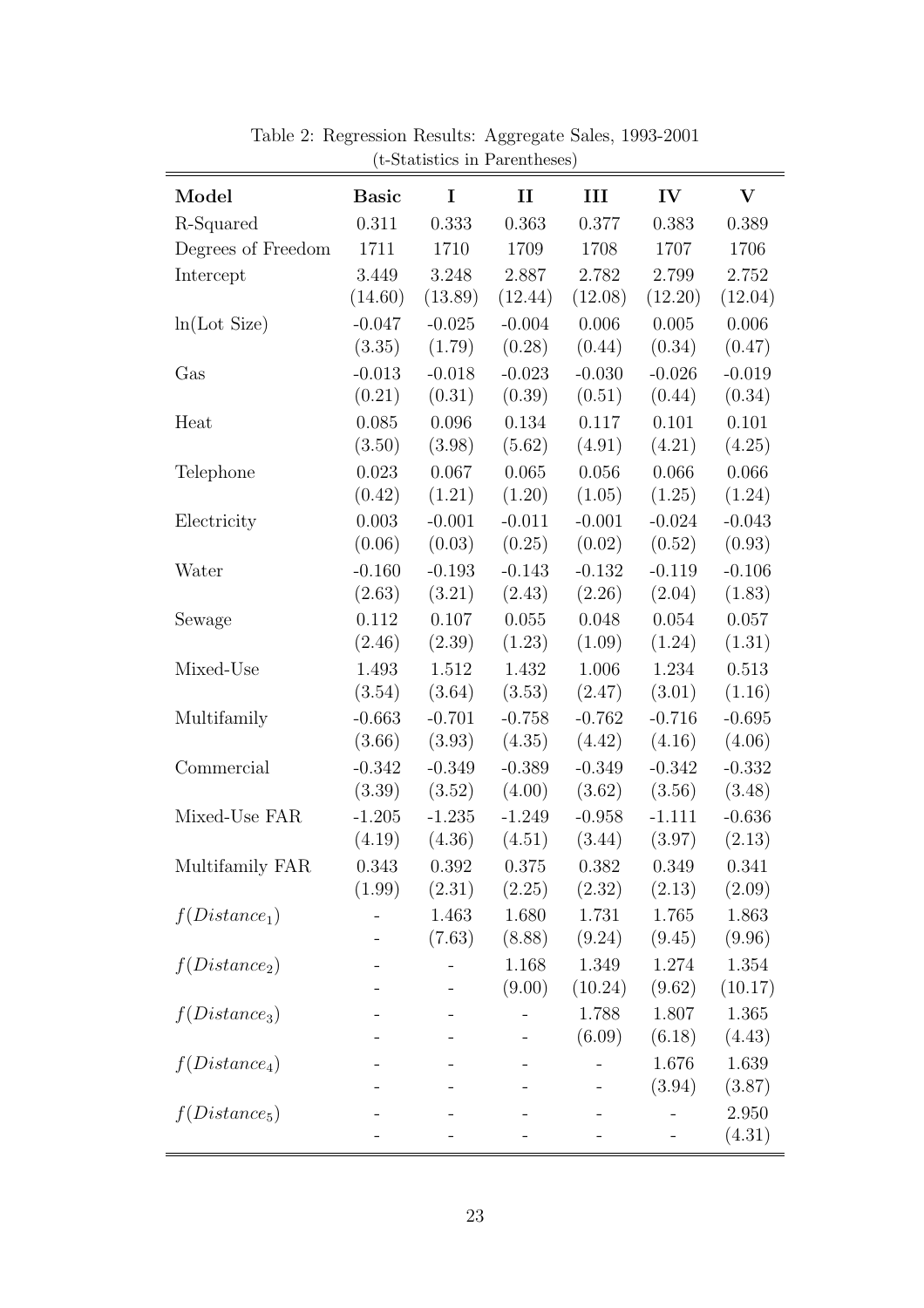| $\sigma$ or $\sigma$ or $\sigma$ or $\sigma$ in $\tau$ and $\sigma$ or $\sigma$ or $\sigma$ |              |          |          |          |               |           |          |  |  |
|---------------------------------------------------------------------------------------------|--------------|----------|----------|----------|---------------|-----------|----------|--|--|
| Model                                                                                       | <b>Basic</b> | I        | $\rm II$ | Ш        | $\mathbf{IV}$ | $\bf V$   | VI       |  |  |
| R-Squared                                                                                   | 0.246        | 0.319    | 0.368    | 0.385    | 0.413         | 0.435     | 0.455    |  |  |
| Degrees of Freedom                                                                          | 391          | 390      | 389      | 388      | 387           | 386       | 385      |  |  |
| Intercept                                                                                   | 3.196        | 3.030    | 2.687    | 2.623    | 2.563         | 2.487     | 2.397    |  |  |
|                                                                                             | (7.51)       | (7.47)   | (6.78)   | (6.69)   | (6.68)        | (6.59)    | (6.45)   |  |  |
| ln(Lot Size)                                                                                | $-0.140$     | $-0.107$ | $-0.096$ | $-0.088$ | $-0.068$      | $-0.054$  | $-0.041$ |  |  |
|                                                                                             | (4.63)       | (3.68)   | (3.39)   | (3.13)   | (2.44)        | (1.97)    | (1.51)   |  |  |
| Gas                                                                                         | 0.024        | $-0.026$ | $-0.055$ | $-0.061$ | $-0.063$      | $-0.064$  | $-0.044$ |  |  |
|                                                                                             | (0.19)       | (0.22)   | (0.47)   | (0.54)   | (0.56)        | (0.58)    | (0.41)   |  |  |
| Heat                                                                                        | $-0.046$     | $-0.070$ | 0.042    | 0.032    | 0.001         | $-0.034$  | $-0.052$ |  |  |
|                                                                                             | (1.10)       | (1.74)   | (0.97)   | (0.73)   | (0.02)        | (0.78)    | (1.23)   |  |  |
| Telephone                                                                                   | 0.278        | 0.263    | 0.227    | 0.219    | 0.215         | 0.187     | 0.148    |  |  |
|                                                                                             | (2.95)       | (2.93)   | (2.62)   | (2.55)   | (2.57)        | (2.26)    | (1.81)   |  |  |
| Electricity                                                                                 | $-0.223$     | $-0.222$ | $-0.137$ | $-0.117$ | $-0.110$      | $-0.089$  | $-0.062$ |  |  |
|                                                                                             | (2.43)       | (2.54)   | (1.60)   | (1.38)   | (1.33)        | (1.08)    | (0.77)   |  |  |
| Water                                                                                       | $-0.004$     | 0.017    | 0.018    | 0.039    | 0.043         | 0.056     | 0.052    |  |  |
|                                                                                             | (0.03)       | (0.14)   | (0.16)   | (0.34)   | (0.38)        | (0.50)    | (0.48)   |  |  |
| Sewage                                                                                      | 0.206        | 0.202    | 0.098    | 0.073    | 0.052         | 0.048     | 0.029    |  |  |
|                                                                                             | (2.12)       | (2.19)   | (1.08)   | (0.81)   | (0.59)        | (0.55)    | (0.33)   |  |  |
| Mixed-Use                                                                                   | 1.644        | 1.703    | 2.369    | 2.044    | 1.517         | $1.175\,$ | 1.122    |  |  |
|                                                                                             | (2.09)       | (2.28)   | (3.24)   | (2.80)   | (2.10)        | (1.64)    | (1.59)   |  |  |
| Multifamily                                                                                 | $-0.189$     | $-0.302$ | $-0.472$ | $-0.446$ | $-0.379$      | $-0.295$  | $-0.235$ |  |  |
|                                                                                             | (0.58)       | (0.97)   | (1.56)   | (1.49)   | (1.29)        | (1.02)    | (0.83)   |  |  |
| Commercial                                                                                  | $-0.359$     | $-0.289$ | $-0.227$ | $-0.213$ | $-0.131$      | $-0.095$  | $-0.051$ |  |  |
|                                                                                             | (1.50)       | (1.27)   | (1.03)   | (0.97)   | (0.61)        | (0.45)    | (0.25)   |  |  |
| Mixed-Use FAR                                                                               | $-1.307$     | $-1.349$ | $-1.786$ | $-1.564$ | $-1.162$      | $-0.896$  | $-0.873$ |  |  |
|                                                                                             | (2.50)       | (2.71)   | (3.67)   | (3.22)   | (2.40)        | (1.87)    | (1.85)   |  |  |
| Multifamily FAR                                                                             | 0.206        | 0.349    | 0.516    | 0.491    | 0.435         | 0.359     | 0.295    |  |  |
|                                                                                             | (0.66)       | (1.18)   | (1.79)   | (1.73)   | (1.56)        | (1.31)    | (1.09)   |  |  |
| $f(Distance_1)$                                                                             |              | 1.651    | 2.042    | 2.100    | $2.152\,$     | 2.290     | 2.470    |  |  |
|                                                                                             |              | (6.47)   | (7.96)   | (8.27)   | (8.66)        | (9.27)    | (9.98)   |  |  |
| f(Distance <sub>2</sub> )                                                                   |              |          | 1.069    | 1.127    | 0.753         | 0.816     | 0.936    |  |  |
|                                                                                             |              |          | (5.48)   | (5.82)   | (3.62)        | (3.98)    | (4.59)   |  |  |
| $f(Distance_3)$                                                                             |              |          |          | 1.690    | 1.963         | 2.238     | 2.076    |  |  |
|                                                                                             |              |          |          | (3.23)   | (3.80)        | (4.37)    | (4.11)   |  |  |
| f(Distance <sub>4</sub> )                                                                   |              |          |          |          | 1.543         | 1.495     | 1.711    |  |  |
|                                                                                             |              |          |          |          | (4.36)        | (4.29)    | (4.93)   |  |  |
| $f(Distance_5)$                                                                             |              |          |          | -        |               | 2.860     | 2.956    |  |  |
|                                                                                             |              |          |          |          |               | (3.84)    | (4.03)   |  |  |
| $f(Distance_6)$                                                                             |              |          |          |          |               |           | 1.868    |  |  |
|                                                                                             |              |          |          | -        | -             |           | (3.78)   |  |  |

Table 3: Regression Results: Commercial Sales, 1993-1995 (t-Statistics in Parentheses)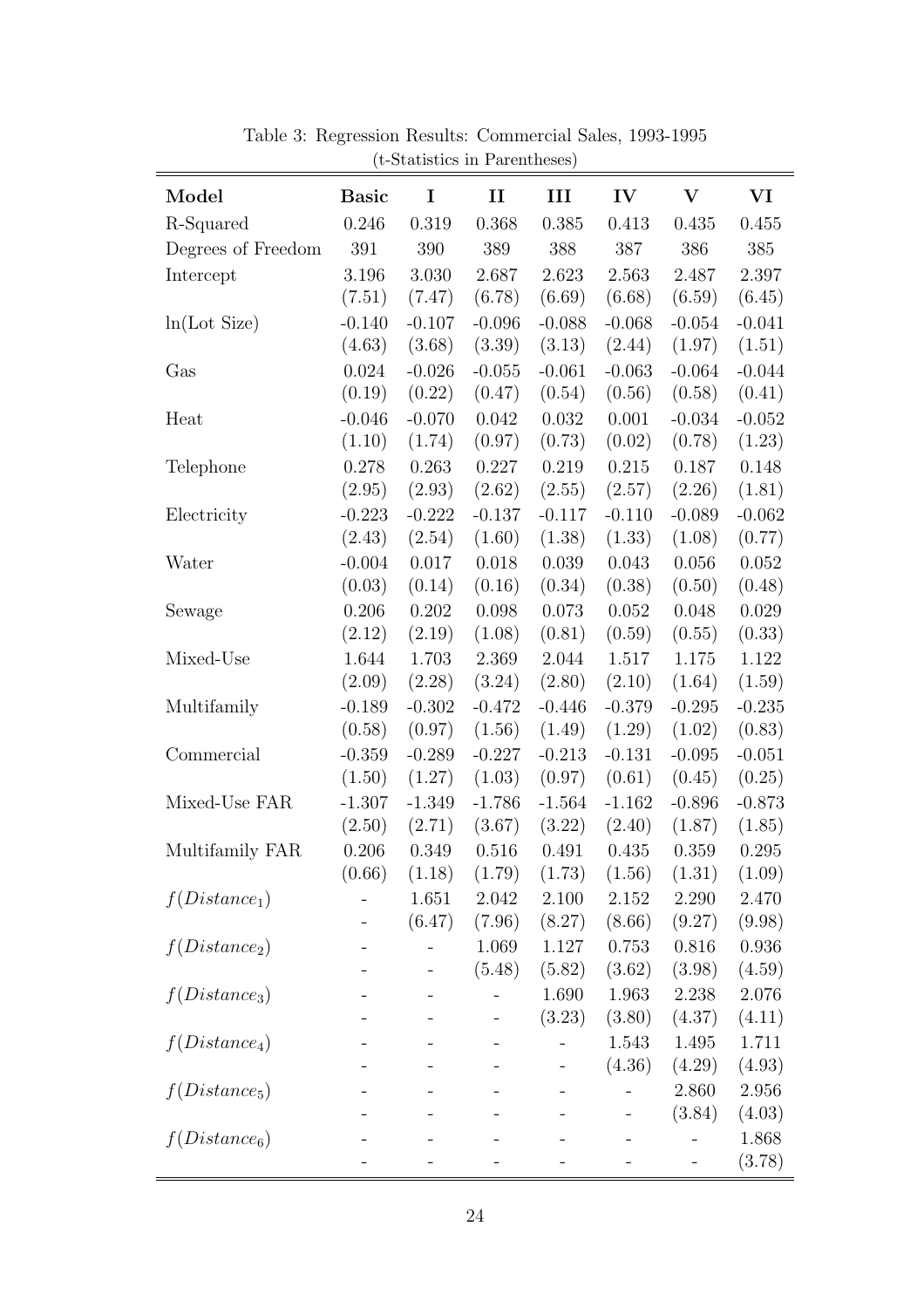|                           |              |             | $\frac{1}{2}$ |                          |          |                          |          |
|---------------------------|--------------|-------------|---------------|--------------------------|----------|--------------------------|----------|
| Model                     | <b>Basic</b> | $\mathbf I$ | $\mathbf{I}$  | III                      | IV       | $\bold{V}$               | VI       |
| R-Squared                 | 0.154        | 0.197       | 0.201         | 0.216                    | 0.219    | 0.221                    | 0.232    |
| Degrees of Freedom        | 805          | 804         | 803           | 802                      | 801      | 800                      | 799      |
| Intercept                 | 3.504        | $3.055\,$   | 3.078         | 3.063                    | 3.069    | 3.077                    | 2.951    |
|                           | (12.52)      | (10.86)     | (10.95)       | (11.00)                  | (11.03)  | (11.07)                  | (10.59)  |
| ln(Lot Size)              | $-0.053$     | $-0.009$    | $-0.012$      | $-0.005$                 | $-0.007$ | $-0.007$                 | $-0.007$ |
|                           | (2.38)       | (0.39)      | (0.50)        | (0.22)                   | (0.33)   | (0.30)                   | (0.31)   |
| Gas                       | 0.203        | 0.208       | 0.219         | 0.211                    | 0.216    | 0.216                    | 0.250    |
|                           | (1.95)       | (2.06)      | (2.17)        | (2.11)                   | (2.15)   | (2.16)                   | (2.50)   |
| Heat                      | 0.151        | 0.139       | 0.120         | 0.128                    | 0.128    | 0.129                    | 0.153    |
|                           | (4.24)       | (3.99)      | (3.34)        | (3.58)                   | (3.58)   | (3.62)                   | (4.25)   |
| Telephone                 | $-0.268$     | $-0.207$    | $-0.199$      | $-0.169$                 | $-0.182$ | $-0.181$                 | $-0.188$ |
|                           | (3.14)       | (2.47)      | (2.39)        | (2.03)                   | (2.18)   | (2.18)                   | (2.27)   |
| Electricity               | $-0.069$     | $-0.086$    | $-0.077$      | $-0.073$                 | $-0.061$ | $-0.071$                 | $-0.094$ |
|                           | (0.80)       | (1.02)      | (0.91)        | (0.88)                   | (0.73)   | (0.84)                   | (1.13)   |
| Water                     | $-0.250$     | $-0.258$    | $-0.270$      | $-0.283$                 | $-0.293$ | $-0.287$                 | $-0.258$ |
|                           | (2.44)       | (2.58)      | (2.70)        | (2.86)                   | (2.96)   | (2.89)                   | (2.61)   |
| Sewage                    | 0.291        | 0.253       | 0.247         | 0.220                    | 0.219    | 0.218                    | 0.200    |
|                           | (3.67)       | (3.27)      | (3.20)        | (2.85)                   | (2.84)   | (2.83)                   | (2.61)   |
| Mixed-Use                 | 1.578        | $1.315\,$   | 1.485         | 1.503                    | 1.255    | 1.242                    | 0.994    |
|                           | (2.38)       | (2.03)      | (2.28)        | (2.33)                   | (1.90)   | (1.88)                   | (1.51)   |
| Multifamily               | $-0.939$     | $-0.987$    | $-0.948$      | $-0.971$                 | $-0.958$ | $-1.047$                 | $-1.121$ |
|                           | (3.23)       | (3.48)      | (3.34)        | (3.45)                   | (3.41)   | (3.65)                   | (3.92)   |
| Commercial                | $-0.254$     | $-0.223$    | $-0.256$      | $-0.249$                 | $-0.233$ | $-0.253$                 | $-0.327$ |
|                           | (1.74)       | (1.56)      | (1.78)        | (1.75)                   | (1.64)   | (1.77)                   | (2.28)   |
| Mixed-Use FAR             | $-1.299$     | $-1.167$    | $-1.319$      | $-1.332$                 | $-1.177$ | $-1.178$                 | $-1.071$ |
|                           | (2.92)       | (2.69)      | (3.00)        | (3.06)                   | (2.65)   | (2.65)                   | (2.42)   |
| Multifamily FAR           | 0.518        | 0.517       | 0.472         | 0.498                    | 0.488    | 0.556                    | 0.562    |
|                           | (2.02)       | (2.07)      | (1.89)        | (2.01)                   | (1.97)   | (2.21)                   | (2.25)   |
| $f(Distance_1)$           |              | 1.346       | 1.481         | 1.338                    | 1.331    | 1.359                    | 1.313    |
|                           |              | (6.58)      | (6.91)        | (6.21)                   | (6.18)   | (6.30)                   | (6.11)   |
| f(Distance <sub>2</sub> ) |              |             | 0.630         | 0.615                    | 0.673    | 0.703                    | 0.870    |
|                           |              |             | (2.08)        | (2.05)                   | (2.23)   | (2.33)                   | (2.86)   |
| $f(Distance_3)$           |              |             |               | 1.349                    | 1.400    | 1.404                    | 1.557    |
|                           |              |             |               | (3.94)                   | (4.08)   | (4.10)                   | (4.53)   |
| f(Distance <sub>4</sub> ) |              |             |               |                          | 0.690    | 0.705                    | 1.032    |
|                           |              |             |               | $\overline{\phantom{0}}$ | (1.71)   | (1.74)                   | (2.50)   |
| $f(Distance_5)$           |              |             |               | -                        |          | 1.793                    | 2.239    |
|                           |              |             |               |                          |          | (1.49)                   | (1.86)   |
| $f(Distance_6)$           |              |             |               |                          | -        |                          | 1.363    |
|                           |              |             |               |                          |          | $\overline{\phantom{0}}$ | (3.40)   |

Table 4: Regression Results: Commercial Sales, 1996-1998 (t-Statistics in Parentheses)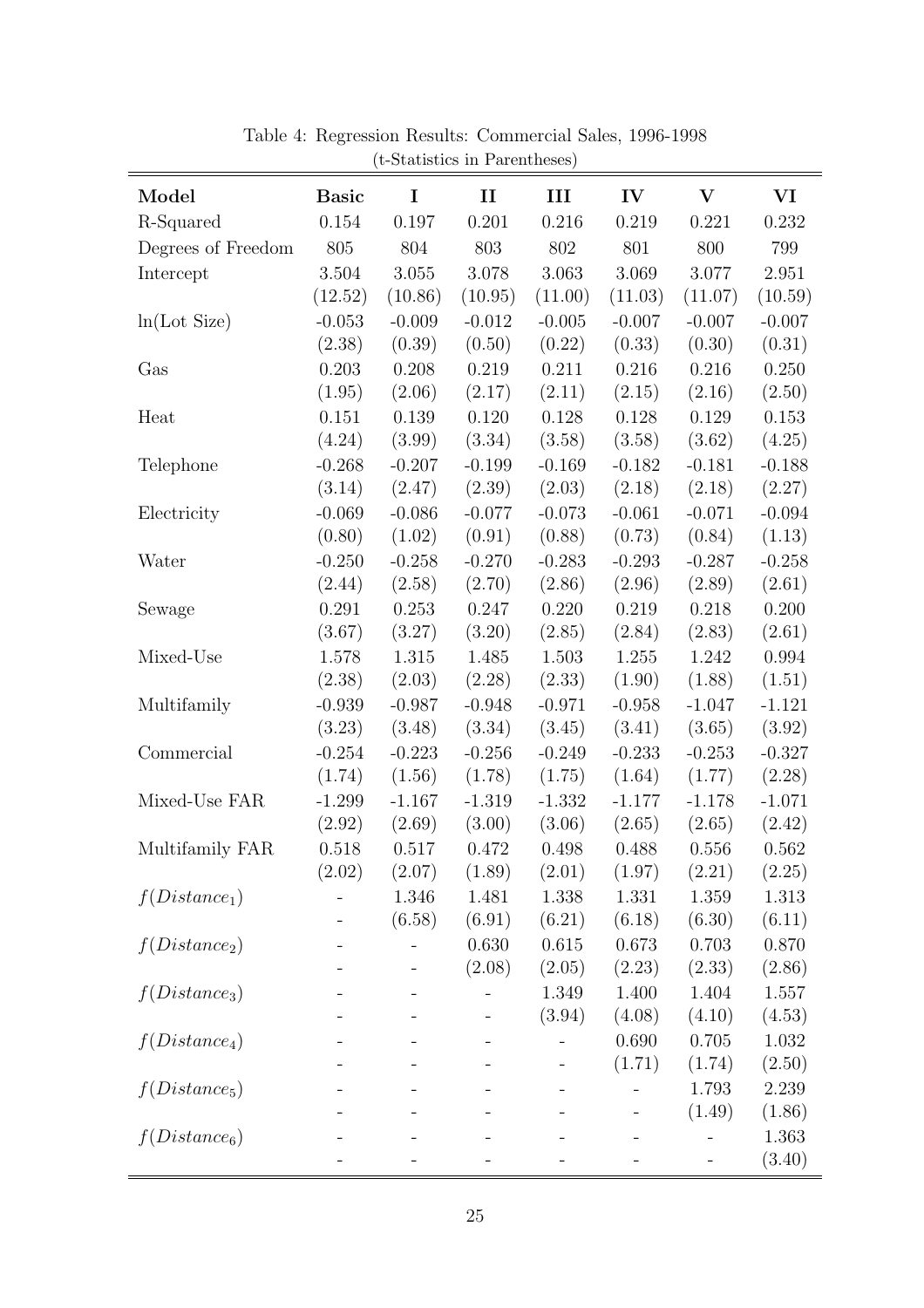| Model                     | <b>Basic</b> | $\frac{1}{2}$<br>I | $\mathbf{I}$ | Ш        | IV       |
|---------------------------|--------------|--------------------|--------------|----------|----------|
| R-Squared                 | 0.137        | 0.189              | 0.218        | 0.256    | 0.280    |
|                           |              |                    |              |          |          |
| Degrees of Freedom        | 492          | 491                | 490          | 489      | 488      |
| Intercept                 | 4.007        | 3.693              | 3.675        | 3.547    | 3.481    |
|                           | (14.52)      | (13.49)            | (13.66)      | (13.43)  | (13.36)  |
| ln(Lot Size)              | 0.013        | 0.030              | 0.043        | 0.059    | 0.058    |
|                           | (0.57)       | (1.35)             | (1.96)       | (2.72)   | (2.71)   |
| Gas                       | $-0.077$     | $-0.059$           | $-0.075$     | $-0.098$ | $-0.100$ |
|                           | (0.81)       | (0.64)             | (0.83)       | (1.10)   | (1.15)   |
| Heat                      | 0.099        | 0.093              | 0.181        | 0.130    | 0.097    |
|                           | (1.86)       | (1.80)             | (3.30)       | (2.40)   | (1.79)   |
| Telephone                 | $-0.095$     | $-0.023$           | $-0.027$     | $-0.030$ | 0.025    |
|                           | (0.89)       | (0.22)             | (0.26)       | (0.30)   | (0.25)   |
| Electricity               | 0.138        | 0.136              | 0.123        | 0.160    | 0.087    |
|                           | (1.78)       | (1.80)             | (1.66)       | (2.20)   | (1.17)   |
| Water                     | $-0.100$     | $-0.154$           | $-0.155$     | $-0.160$ | $-0.098$ |
|                           | (1.00)       | (1.57)             | (1.61)       | (1.70)   | (1.04)   |
| Sewage                    | 0.047        | 0.056              | 0.006        | 0.023    | 0.017    |
|                           | (0.65)       | (0.80)             | (0.09)       | (0.34)   | (0.25)   |
| Mixed-Use                 | 1.354        | 1.133              | 1.432        | 1.036    | 1.550    |
|                           | (1.79)       | (1.54)             | (1.97)       | (1.45)   | (2.17)   |
| Multifamily               | $-0.736$     | $-0.696$           | $-0.639$     | $-0.734$ | $-0.737$ |
|                           | (2.24)       | (2.18)             | (2.04)       | (2.39)   | (2.43)   |
| Commercial                | $-0.506$     | $-0.529$           | $-0.576$     | $-0.465$ | $-0.457$ |
|                           | (2.74)       | (2.96)             | (3.27)       | (2.68)   | (2.67)   |
| Mixed-Use FAR             | $-1.107$     | $-0.986$           | $-1.266$     | $-0.935$ | $-1.271$ |
|                           | (2.10)       | (1.93)             | (2.49)       | (1.87)   | (2.54)   |
| Multifamily FAR           | 0.284        | 0.277              | 0.168        | 0.294    | 0.335    |
|                           | (0.81)       | (0.81)             | (0.50)       | (0.89)   | (1.03)   |
| f(Distance <sub>1</sub> ) |              | 1.163              | 1.316        | 1.436    | 1.521    |
|                           |              | (5.61)             | (6.36)       | (7.05)   | (7.55)   |
| f(Distance <sub>2</sub> ) |              |                    | 0.956        | 1.075    | 1.152    |
|                           |              |                    | (4.25)       | (4.87)   | (5.28)   |
| $f(Distance_3)$           |              |                    |              | 2.453    | 2.569    |
|                           |              |                    |              | (4.97)   | (5.28)   |
|                           |              |                    |              |          | 1.453    |
| f(Distance <sub>4</sub> ) |              |                    |              |          | (4.03)   |
|                           |              |                    |              |          |          |

Table 5: Regression Results: Commercial Sales, 1999-2001 (t-Statistics in Parentheses)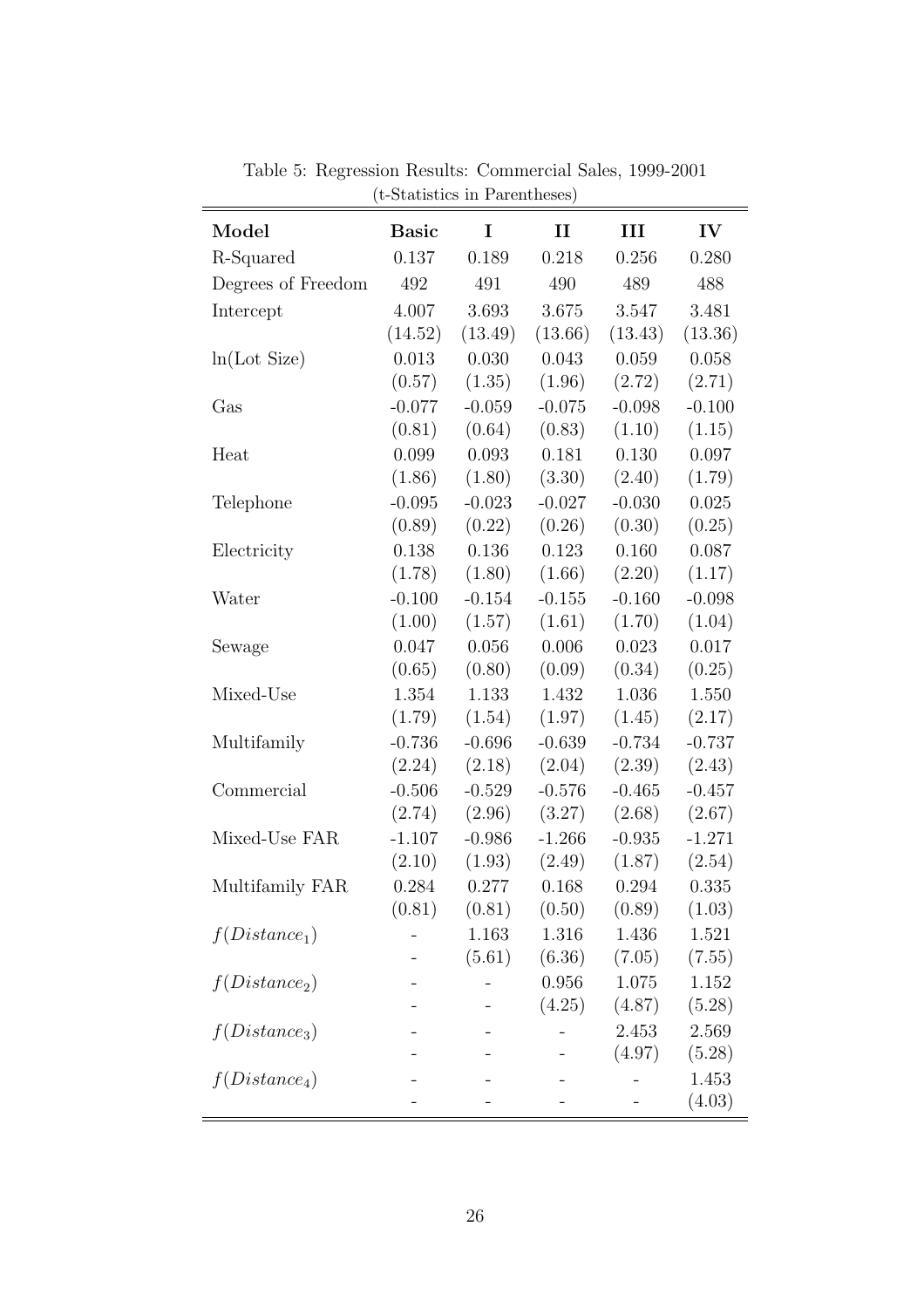|                               | $\cdots$           |              |                    |                 |         |  |  |  |  |
|-------------------------------|--------------------|--------------|--------------------|-----------------|---------|--|--|--|--|
| Full Sample Period: 1993-2001 |                    |              |                    |                 |         |  |  |  |  |
| Iteration/                    | Relative           | Relative     | Node               | Node            | Average |  |  |  |  |
| Node                          | Longitude          | Latitude     | Extent             | Area            | Slope   |  |  |  |  |
| $\mathbf{1}$                  | 842                | $-572$       | 2841               | 1062            | $-0.67$ |  |  |  |  |
| $\overline{2}$                | $-2020$            | 1487         | 4169               | 1185            | $-0.32$ |  |  |  |  |
| 3                             | 2603               | 1716         | 2182               | 787             | $-0.28$ |  |  |  |  |
| $\overline{4}$                | 181                | 2859         | 1128               | 252             | $-0.42$ |  |  |  |  |
| $\overline{5}$                | 1722               | 2859         | 881                | 133             | $-0.33$ |  |  |  |  |
| Mean                          | 666                | 1670         | 2236               | 683             | $-0.40$ |  |  |  |  |
| Epoch 1: 1993-1995            |                    |              |                    |                 |         |  |  |  |  |
| Iteration/                    | Relative           | Relative     | Node               | Node            | Average |  |  |  |  |
| Node                          | Longitude          | Latitude     | Extent             | Area            | Slope   |  |  |  |  |
| $\mathbf{1}$                  | 381                | $-662$       | 2520               | 1282            | $-1.17$ |  |  |  |  |
| $\overline{2}$                | $-3235$            | 1814         | 3191               | 1176            | $-0.51$ |  |  |  |  |
| 3                             | 2722               | 689          | 1740               | 561             | $-0.30$ |  |  |  |  |
| $\overline{4}$                | $-1746$            | 1364         | 2288               | 626             | $-0.41$ |  |  |  |  |
| $\overline{5}$                | $-682$             | 3165         | 1506               | 233             | $-0.09$ |  |  |  |  |
| 6                             | 1871               | 2039         | $\underline{2351}$ | 692             | $-0.18$ |  |  |  |  |
| Mean                          | $-115$             | 1402         | 2266               | 762             | $-0.44$ |  |  |  |  |
| Epoch 2: 1996-1998            |                    |              |                    |                 |         |  |  |  |  |
| Iteration/                    | Relative           | Relative     | Node               | Node            | Average |  |  |  |  |
| Node                          | Longitude          | Latitude     | Extent             | Area            | Slope   |  |  |  |  |
| $\mathbf{1}$                  | $-404$             | 810          | 3726               | 1455            | $-1.15$ |  |  |  |  |
| $\overline{2}$                | 4360               | 1266         | 1747               | 971             | $-0.54$ |  |  |  |  |
| 3                             | 1112               | $-787$       | 1620               | 707             | $-0.76$ |  |  |  |  |
| 4                             | 1762               | 2635         | 2099               | 508             | $-0.37$ |  |  |  |  |
| 6                             | $-2136$            | 3548         | 1588               | $\frac{326}{5}$ | $-0.11$ |  |  |  |  |
| Mean                          | 939                | 1495         | 2156               | 793             | $-0.59$ |  |  |  |  |
|                               | Epoch 3: 1999-2001 |              |                    |                 |         |  |  |  |  |
| Iteration/                    | Relative           | Relative     | Node               | Node            | Average |  |  |  |  |
| Node                          | Longitude          | Latitude     | Extent             | Area            | Slope   |  |  |  |  |
| $\mathbf{1}$                  | $-77$              | $-429$       | 3142               | 1909            | $-0.71$ |  |  |  |  |
| $\overline{2}$                | $-2479$            | 2713         | 2020               | 644             | $-0.52$ |  |  |  |  |
| 3                             | 2325               | 1591         | 2123               | 694             | $-0.23$ |  |  |  |  |
| $\overline{4}$                | 360                | <u> 2937</u> | <u>1347</u>        | $-553$          | $-0.74$ |  |  |  |  |
| Mean                          | 32                 | 1703         | 2158               | 950             | $-0.55$ |  |  |  |  |

Table 6: Node Data: Commercial Sales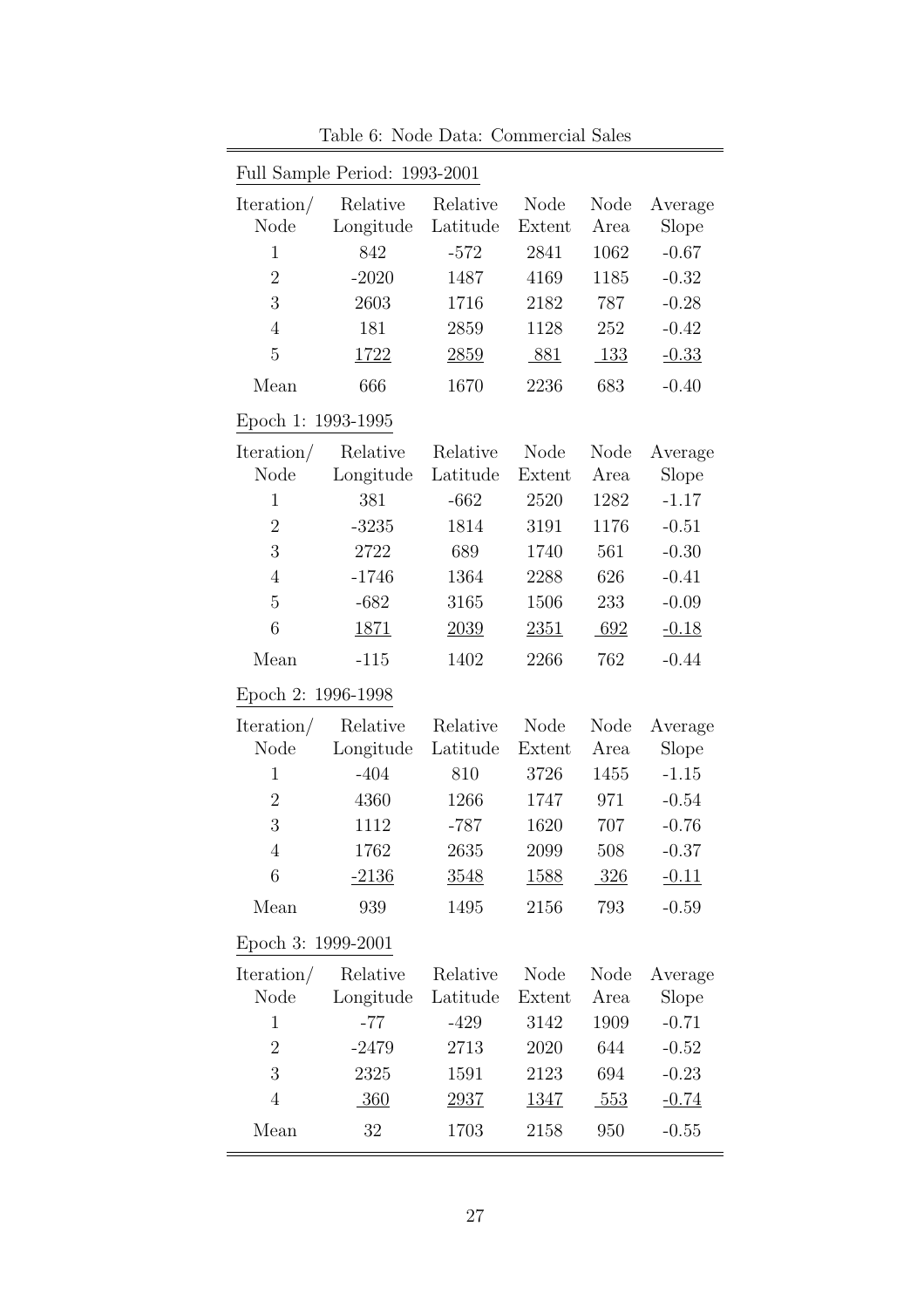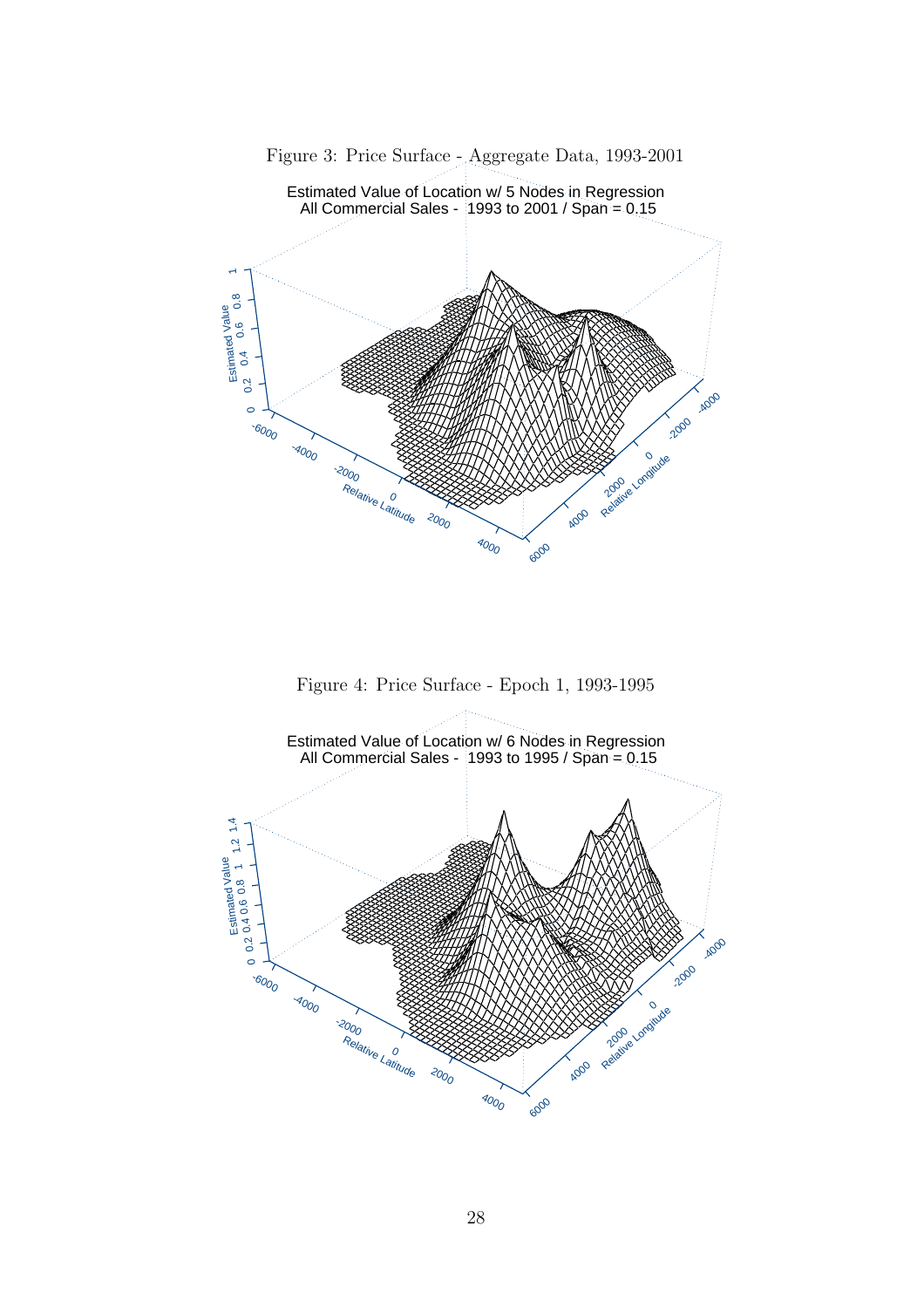

Figure 6: Price Surface - Epoch 3, 1999-2001

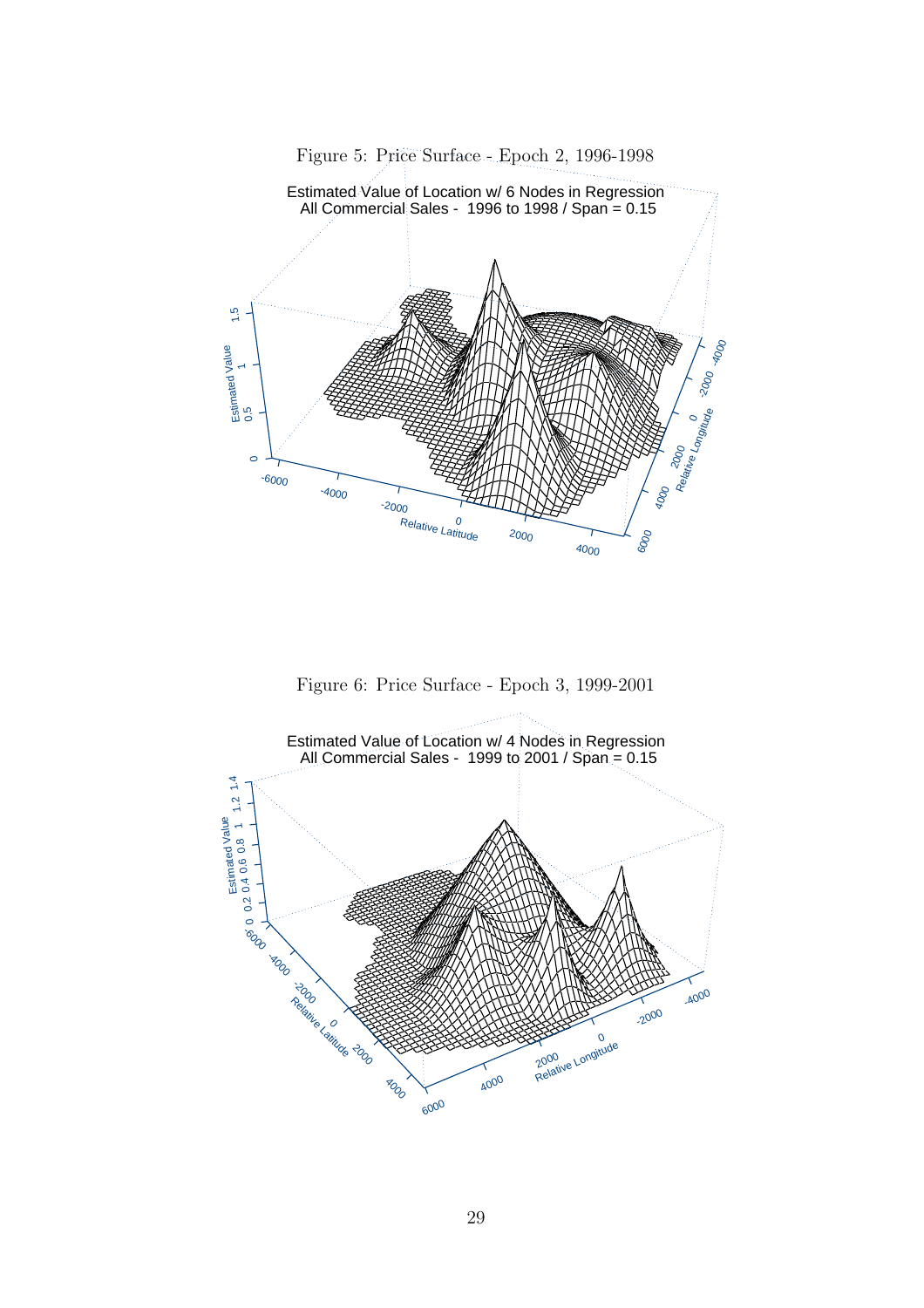#### Figure 7: Aggregate Land Prices Before & After Pricing Spatial Amenities



Figure 8: Spatial Autocorrelation - Aggregate Data, 1993-2001

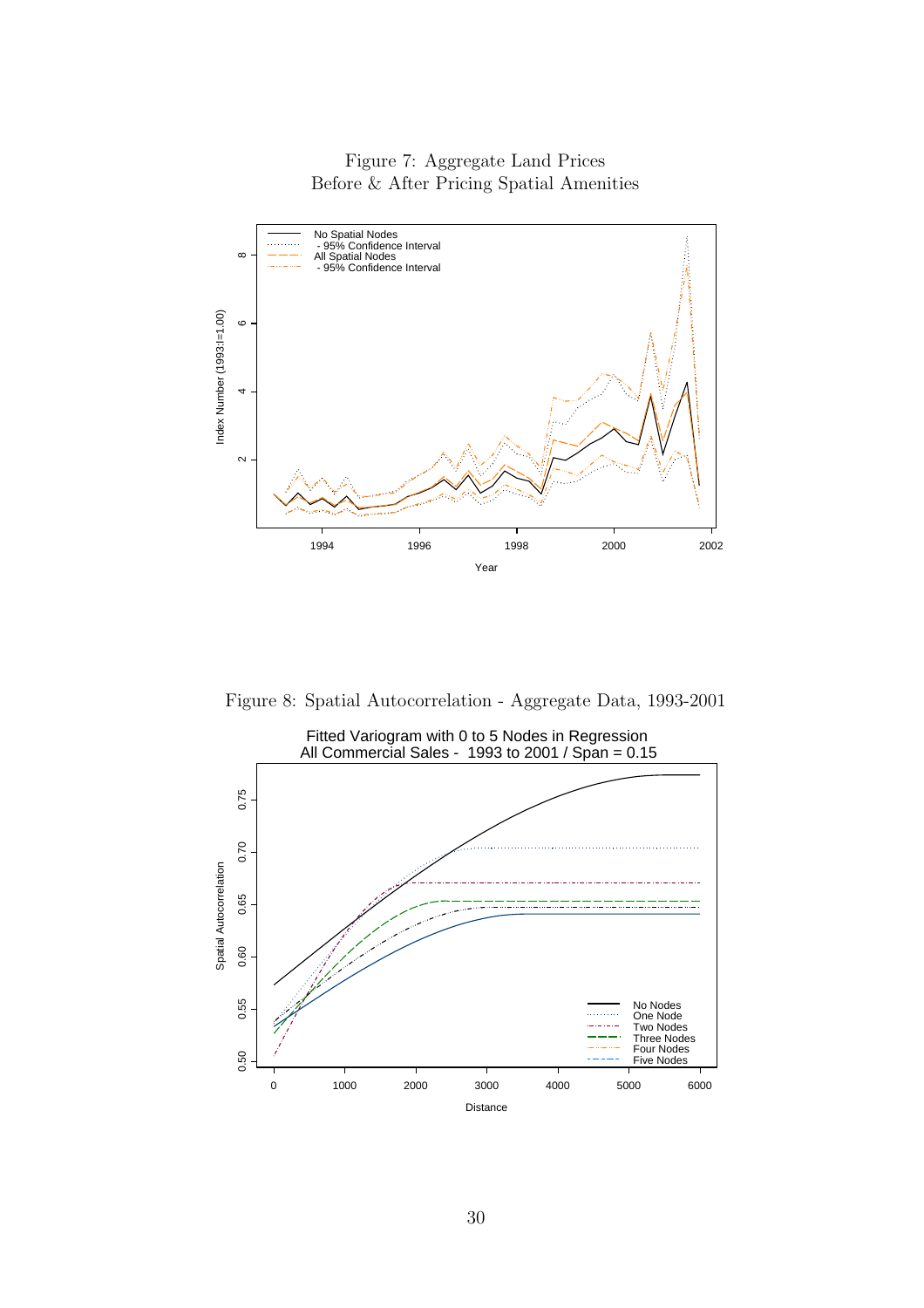

Figure 9: Spatial Autocorrelation - Epoch 1, 1993-1995

Figure 10: Spatial Autocorrelation - Epoch 2, 1996-1998